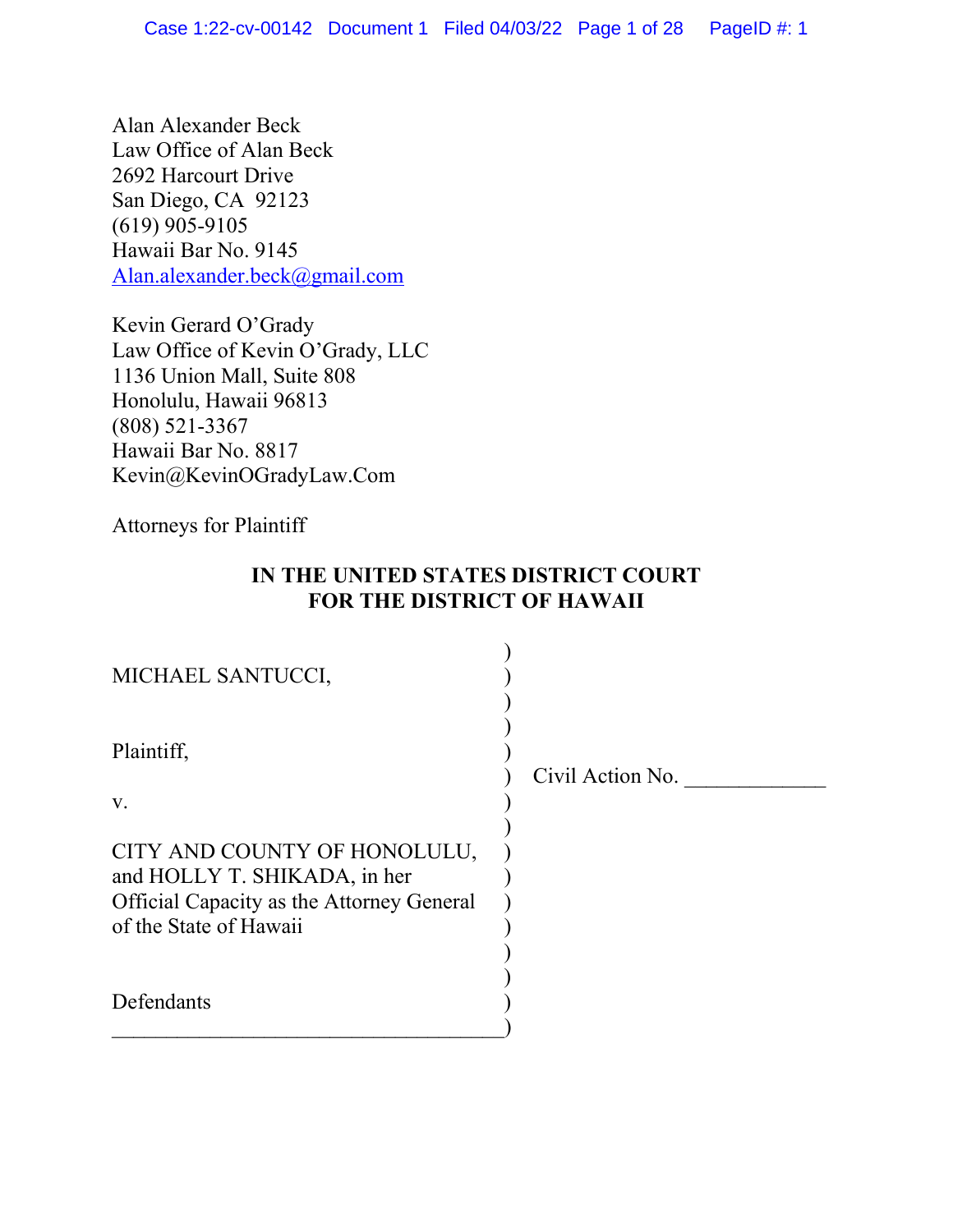## **VERIFIED COMPLAINT FOR DECLARATORY AND INJUNCTIVE RELIEF**

COME NOW the Plaintiff, MICHAEL SANTUCCI, by and through his undersigned counsel, and complains of the Defendants as follows:

### **I. PARTIES**

#### **Plaintiff**

1. Plaintiff Michael Santucci (Santucci) is an adult male resident of the State of Hawaii and resides in Honolulu County and is a citizen of the United States.

# **Defendants**

2. Defendant City and County of Honolulu ("City") is a municipal corporation incorporated under the laws of the State of Hawaii. The City is authorized by law to control and maintain the Honolulu Police Department, an agency of the City, who acts on the City's behalf in the area of law enforcement. The County is therefore ultimately responsible for Honolulu Police Department ("HPD") and its actions, and therefore, must assume the risks incidental to the maintenance of HPD, its employees, laws, customs and policies. The County can be served by serving the Department of the Corporation Counsel, County of Honolulu.

3. Defendant Holly T. Shikada is the Attorney General of the State of Hawaii ("State") and is sued in her official capacity and is responsible for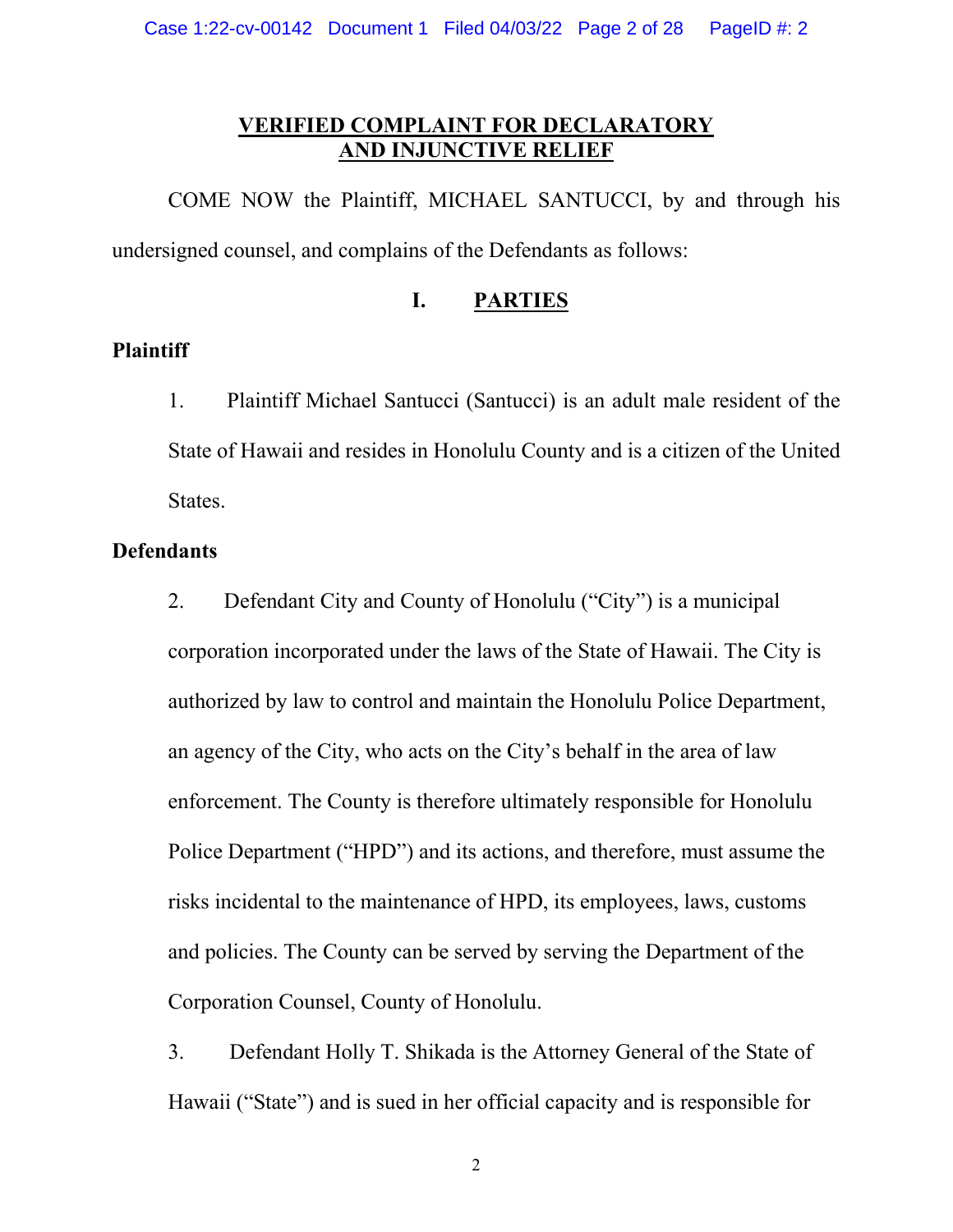enforcing the State of Hawaii's customs, policies, practices and laws related to the State of Hawaii on the acquisition, possession and registration of firearms. Defendant Shikada may be served at the Office of Attorney General located at 425 Queen St, Honolulu, Hawaii 96813.

## **II. JURISDICTION AND VENUE**

4. This Court has subject matter jurisdiction over this action pursuant to 28 U.S.C. §§ 1331, 1343, 2201, 2202 and 42 U.S.C. § 1983 and § 1988.

5. Venue lies in this Court pursuant to 28 U.S.C. § 1391.

# **STATEMENT OF LAW**

# **2ND Amendment**

6. The Second Amendment to the United States Constitution provides: "A well regulated Militia, being necessary to the security of a free State, the right of the people to keep and bear Arms shall not be infringed."

7. The Second Amendment guarantees individuals a fundamental right to keep and carry arms for self-defense and defense of others in the event of a violent confrontation. *District of Columbia v. Heller*, 554 U.S. 570 (2008); *McDonald v. Chicago*, 561 U.S. 742 (2010); *Caetano v. Massachusetts,* 577 U.S. 1027 (2016).

8. Firearms are protected by the Second Amendment. *District of Columbia v. Heller*, 554 U.S. 570 (2008).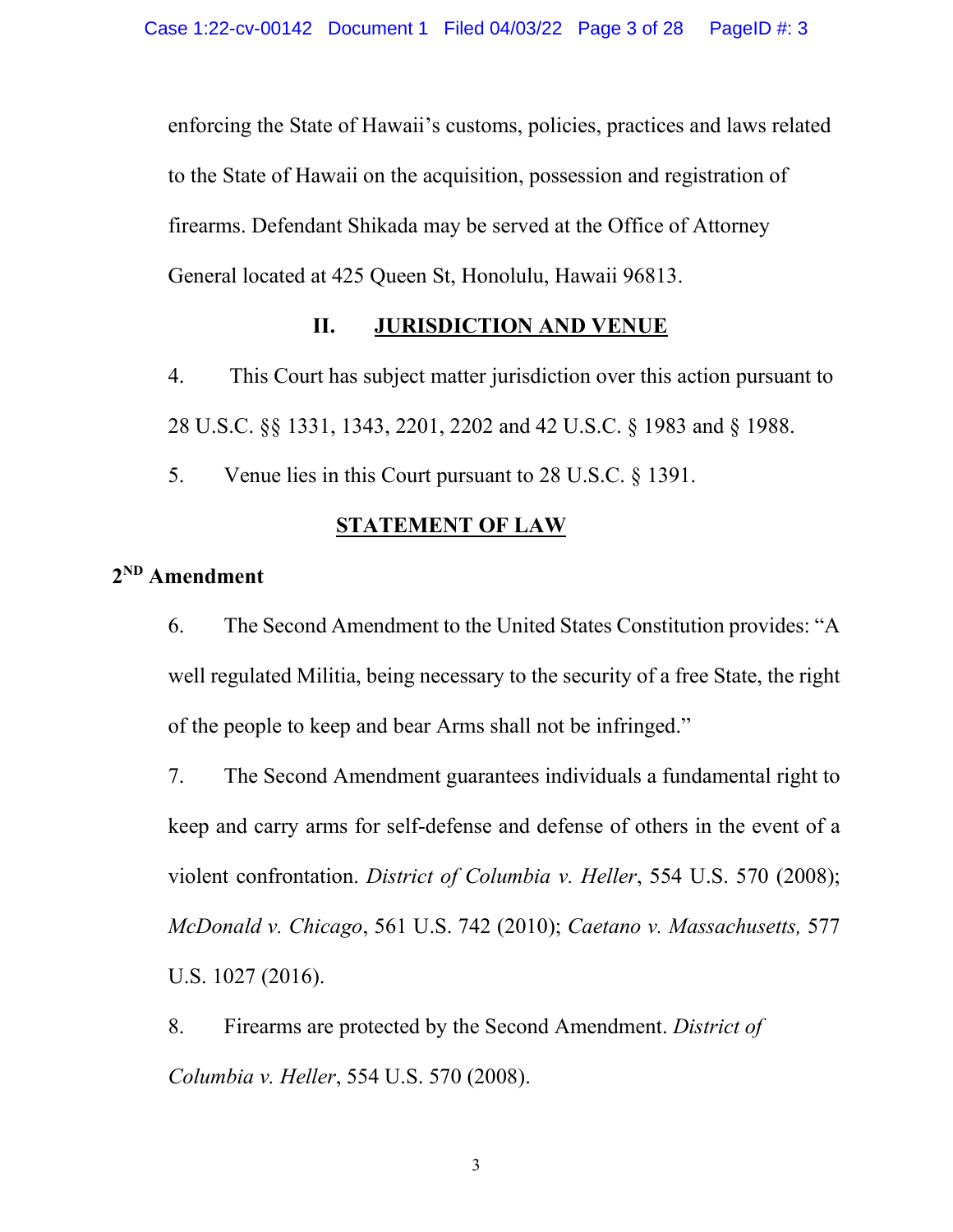9. Given the decision in *Heller*, Defendants may not impose regulations on the right to keep and carry arms that are inconsistent with the Second Amendment. *Heller v. District of Columbia,* 801 F.3d 264 (D.C. Cir. 2015).

### **H.R.S. §134 Firearms**

10. Hawaii law requires the registration of all firearms. *See* H.R.S.  $§134-3.$ 

11. Hawaii law requires that "[e]very person who acquires a firearm pursuant to section §134-2 shall register the firearm in the manner prescribed by this section within five days of acquisition." *See* H.R.S. §134-3.

12. Prior to acquiring a handgun, all persons must apply for a permit to acquire. *See* H.R.S. §134-2.

13. Pursuant to Hawaii law, after applying, an applicant must wait 14 days before returning to retrieve his permit to acquire. *See* H.R.S. §134-2.

14. Pursuant to H.R.S. §134-7(c)(3), no one in the State of Hawaii who is or has been diagnosed as having a significant behavioral, emotional, or mental disorder as defined by the most current diagnostic manual of the American Psychiatric Association or for treatment for organic brain syndromes; shall own, possess, or control any firearm or ammunition therefor, unless the person has been medically documented to be no longer adversely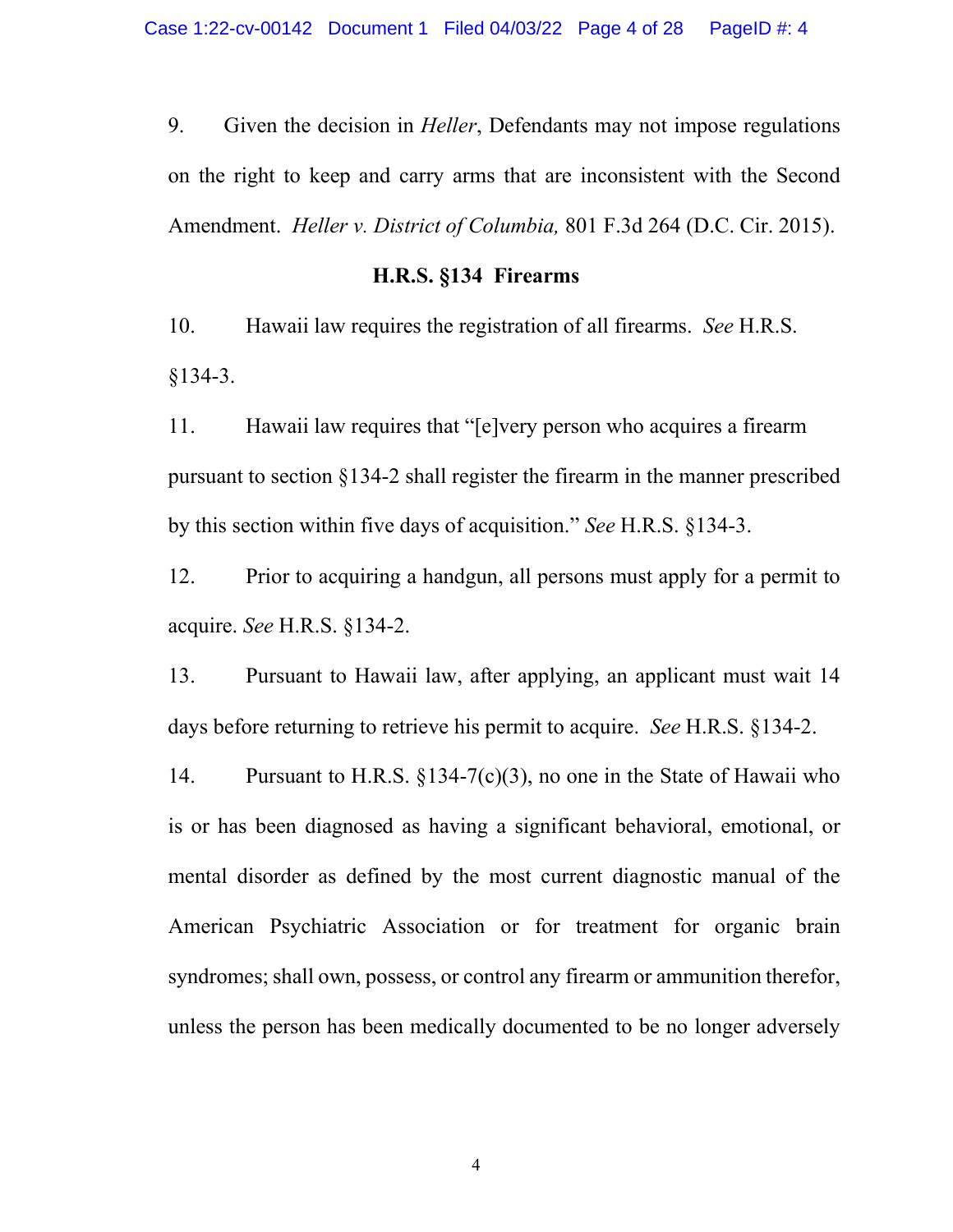affected by the addiction, abuse, dependence, mental disease, disorder, or defect.

15. Hawaii law, H.R.S. §134-2(c), provides "An applicant for a permit shall sign a waiver at the time of application, allowing the chief of police of the county issuing the permit access to any records that have a bearing on the mental health of the applicant. The permit application form and the waiver form shall be prescribed by the attorney general and shall be uniform throughout the State."

16. Hawaii law provides-

**[§134-3.5] Disclosure for firearm permit and registration purposes.** A health care provider or public health authority shall disclose health information, including protected health care information, relating to an individual's mental health history, to the appropriate county chief of police in response to a request for the information from the chief of police; provided that:

(1) The information shall be used only for the purpose of evaluating the individual's fitness to acquire or own a firearm; and

(2) The individual has signed a waiver permitting release of the health information for that purpose.

17. Hawaii law provides relief for persons who have been committed to

a mental institution or for being mentally defective.

**[§134-6.5] Relief from federal firearms mental health prohibitor.** (a) Any person who is prohibited from shipping, transporting, possessing, or receiving any firearm or ammunition,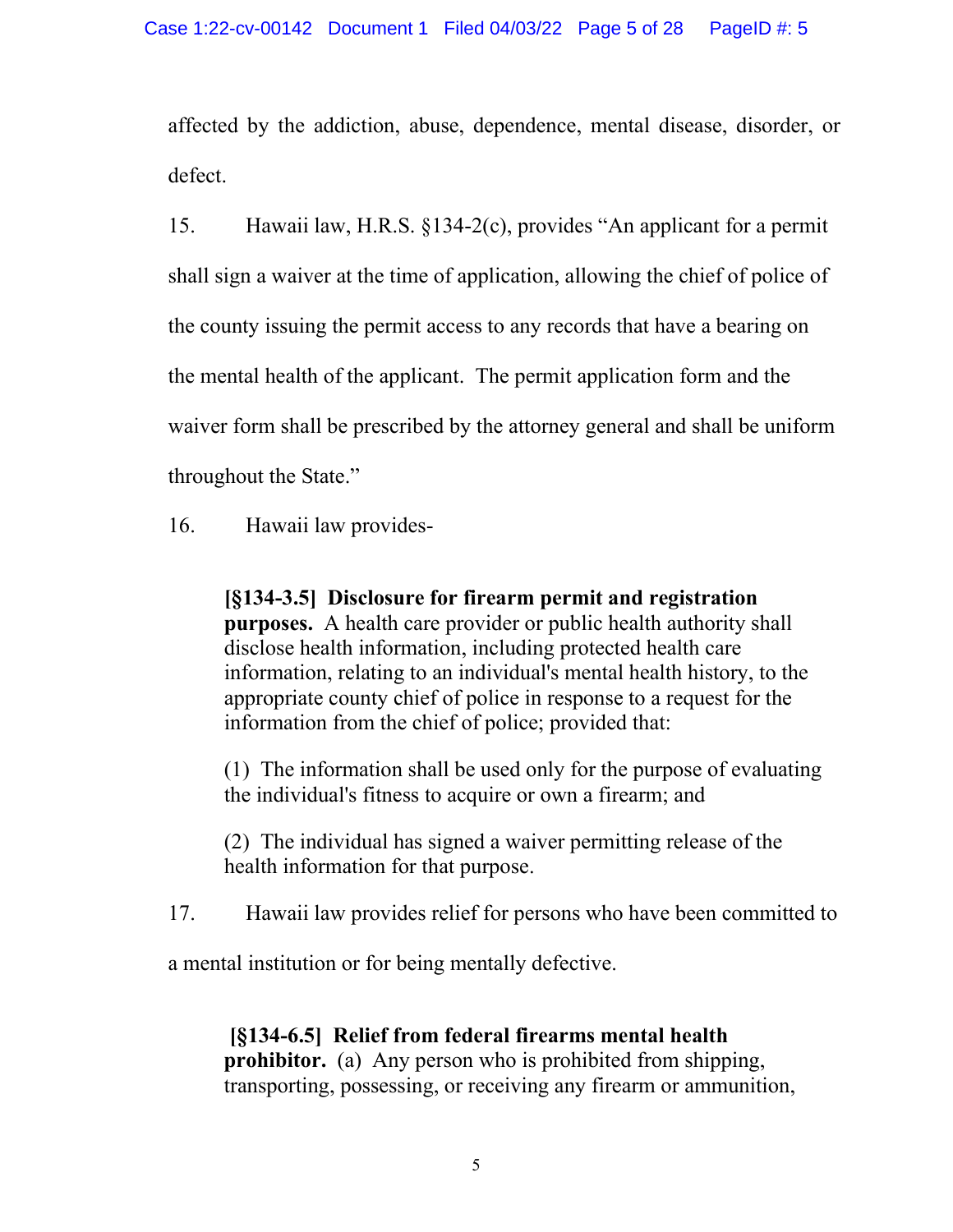pursuant to title 18 United States Code section 922(d)(4) or (g)(4), having been adjudicated as a mental defective or having been committed to a mental institution under the laws of this State, may petition the circuit court in the circuit where the adjudication or commitment was made, in a civil proceeding, for relief from the federal firearm prohibitor based on the adjudication or commitment. The attorney general shall represent the State; provided that the attorney general, with the prosecuting agency's consent, may designate the prosecuting attorney for the county in which the petitioner seeks relief to represent the State.

(b) In the civil proceeding, the court shall consider:

 (1) The circumstances regarding the adjudication or commitment from which relief is sought, including the court files of the adjudication or commitment;

 (2) The petitioner's mental health and criminal history records, if any;

 (3) The petitioner's reputation in the community, developed at a minimum through character witness statements, testimony, or other character evidence; and

 (4) Changes in the petitioner's condition or circumstances since the disqualifying events relevant to the relief sought, including medical documentation that the petitioner is no longer adversely affected by the condition that resulted in the petitioner's adjudication or commitment and is not likely to act in a manner dangerous to public safety.

 (c) The court shall grant the petition for relief if the petitioner proves, by clear and convincing evidence, that the petitioner will not be likely to act in a manner dangerous to public safety and that the granting of the relief would not be contrary to the public interest. The court shall make written findings of facts and conclusions of law on the issues before it and issue a final order.

 (d) When a court issues an order granting or denying a petition for relief, the court shall forward this information to the Hawaii criminal justice data center, which in turn shall forward this information to the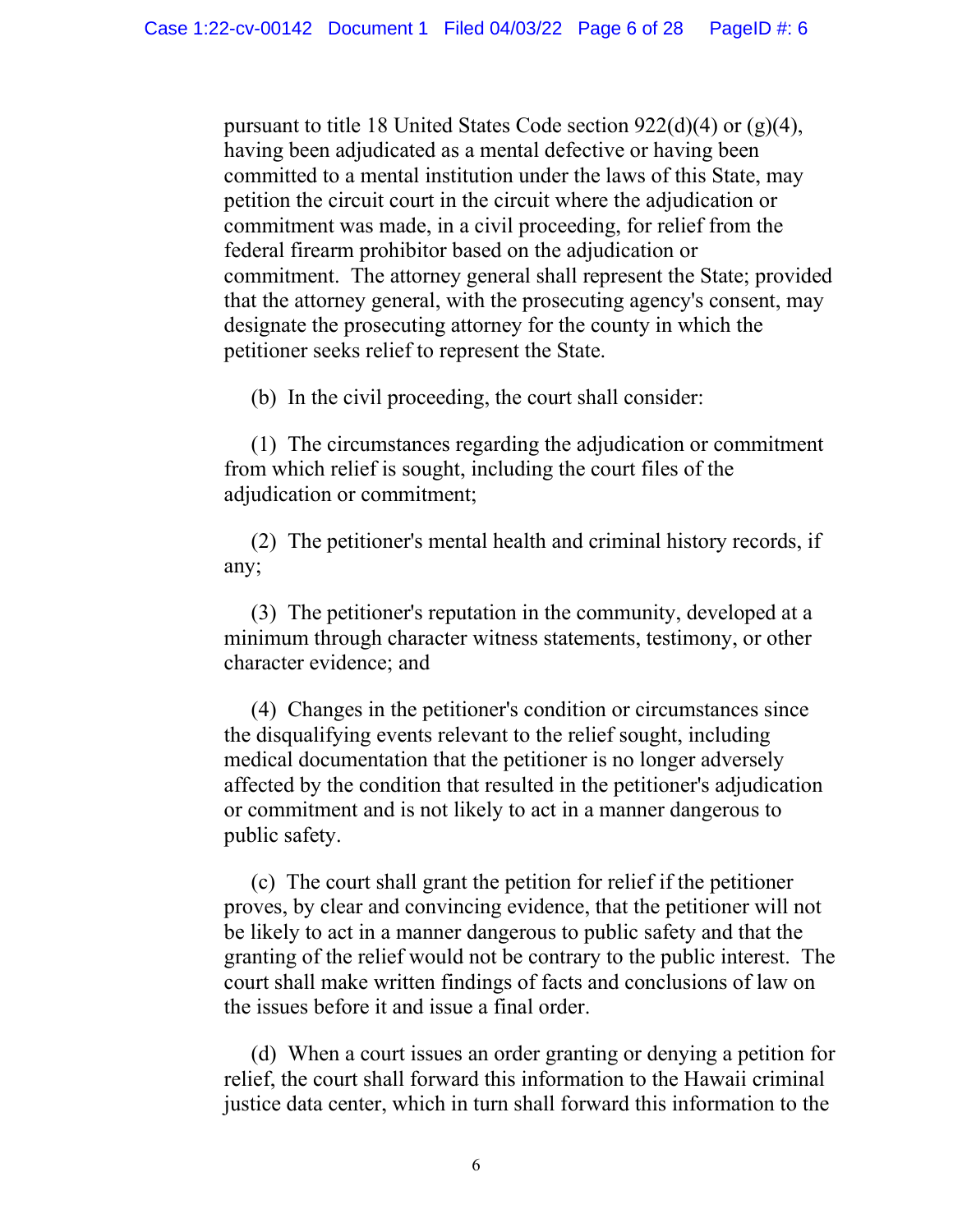Federal Bureau of Investigation, or its successor agency, for inclusion in the National Instant Criminal Background Check System database. The information shall also be maintained by the Hawaii criminal justice data center for disclosure to and use by law enforcement officials for the purpose of firearms permitting or registration pursuant to chapter 134.

 (e) A person may file a petition for relief under this section no less than two years after the adjudication or commitment from which the relief is sought, and no more frequently than once every three years thereafter.

 (f) For purposes of this section, the terms "adjudicated as a mental defective", "committed to a mental institution", and "mental institution" shall be construed in accordance with title 18 United States Code section 922, title 27 Code of Federal Regulations section 478.11, and judicial interpretations of those provisions.

 (g) Any relief granted pursuant to this section shall not constitute relief from any other federal prohibitors or from any state prohibition pursuant to chapter 134. The State, its officers, and its employees shall not be liable for any damages, attorneys' fees, or costs related to this relief process.

 (h) The petitioner may appeal a denial of relief, and the standard of review on appeal shall be de novo.

18. Hawaii law provides that when an applicant for a permit to acquire

a firearm applies, his information is submitted for a criminal history check.

A criminal history check involves taking the information of an applicant and

submitting it to, inter alia, the Federal Bureau of Investigation National

Crime Information Center. **H.R.S. §134-2(e)** "….The issuing authority shall

perform an inquiry on an applicant by using the International Justice and

Public Safety Network, including the United States Immigration and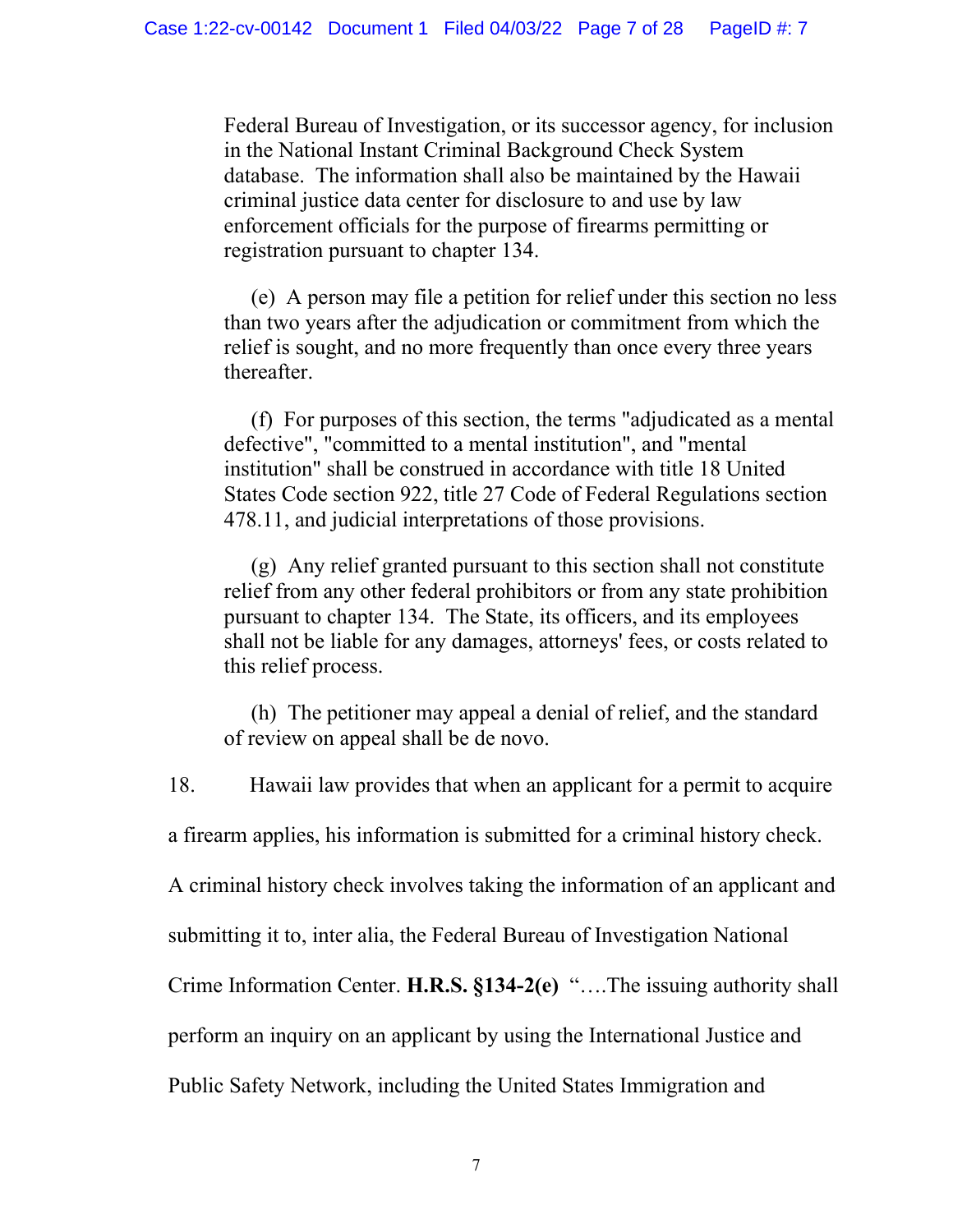Customs Enforcement query, the National Crime Information Center, and

the National Instant Criminal Background Check System, pursuant to

section 846-2.7 before any determination to issue a permit or to deny an

application is made."

# **H.R.S. §846-2.7 Criminal history record checks.**

(a) The agencies and other entities named in subsections (b) and (c) may conduct state and national criminal history record checks on the personnel identified in subsections (b) and (c), and participate in the rap back program, for the purpose of determining suitability or fitness for a permit, license, employment, or volunteer service; provided that the Hawaii criminal justice data center may charge a reasonable fee for the criminal history record checks performed. The agencies and other entities named in subsections (b) and (c) shall notify applicants, employees, and volunteers subject to a criminal history record check pursuant to this section that their fingerprints shall be retained by the Hawaii criminal justice data center and the Federal Bureau of Investigation for all purposes and uses authorized for fingerprint submissions. Notification shall also be given to the applicants, employees, and volunteers subject to the rap back program. The criminal history record check shall include the submission of fingerprints to:

(1)The Federal Bureau of Investigation for a national criminal history record check; and

(2)The Hawaii criminal justice data center for a state criminal history record check that shall include nonconviction data. Except as otherwise provided in this section, criminal history record information shall be used exclusively for the stated purpose for which it was obtained in accordance with section

378-2.5.

(b)Criminal history record checks may be conducted by:…

(43) The county police departments on applicants for permits to acquire firearms pursuant to section 134-2 and on individuals registering their firearms pursuant to section 134-3;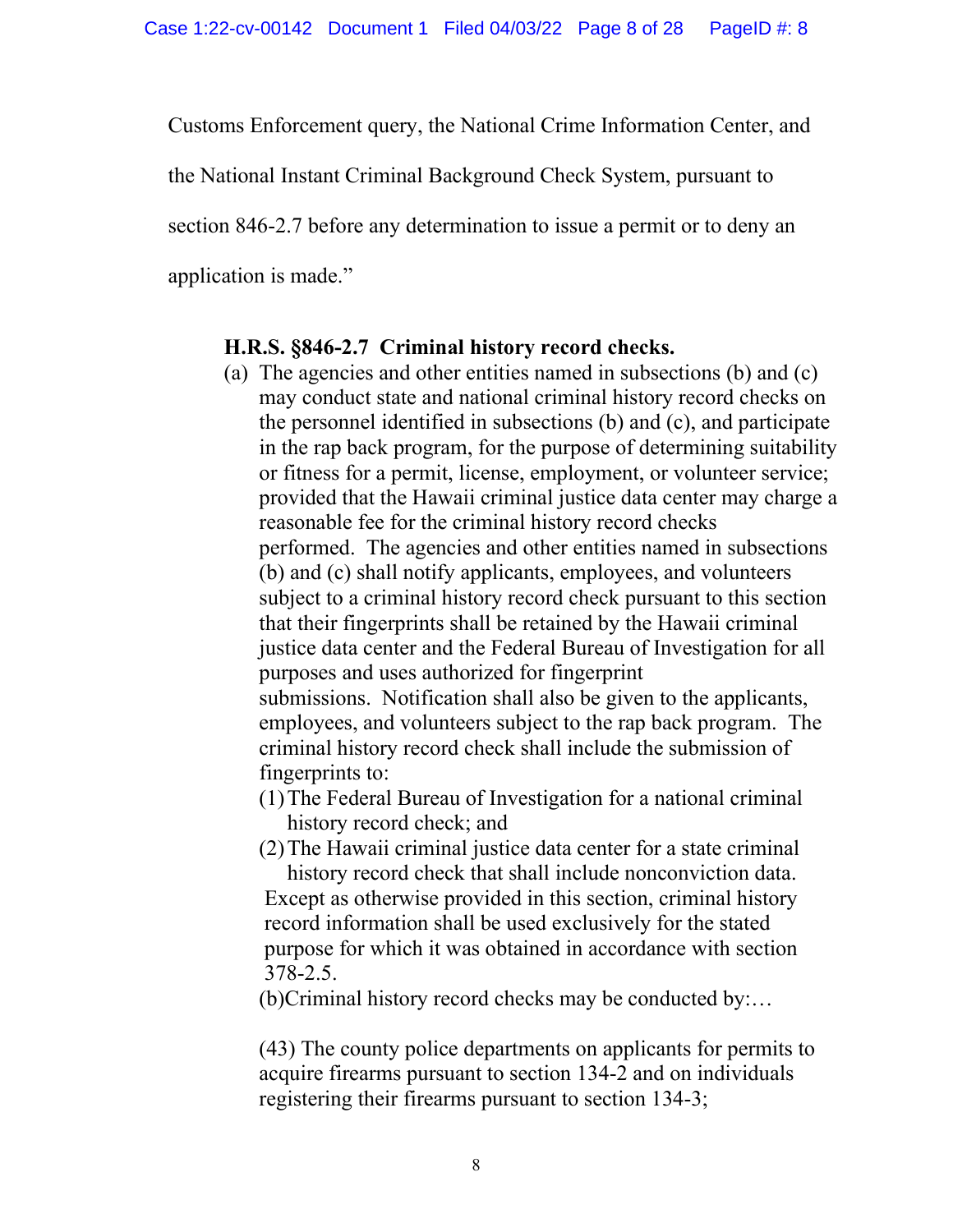19. Hawaii law provides that an applicant for a permit to acquire a firearm will have his information processed through the National Crime Information Center (NCIC) and Hawaii also participates in the Interstate Identification Index (III)/National Fingerprint File (NFF). The HPD accesses the NCIC for various purposes, including for permit to acquire firearm applications. HPD is aware that the data in the NCIC/III/NFF is sensitive information. see [https://www.honolulupd.org/policy/policy](https://www.honolulupd.org/policy/policy-)security-of-data-from-the-ncic-interstate-identification-index/ , HPD policy, last accessed March 10, 2022, which provides, in part,

> " To inform personnel of a documentation requirement for the National Crime Information Center (NCIC) when submitting cases to the Department of the Prosecuting Attorney, City and County of Honolulu.

> NCIC INTERSTATE IDENTIFICATION INDEX (III)

A. All personnel who access the NCIC system should know that obtaining and disseminating data from the NCIC III file comes under close scrutiny and is subject to the Criminal Justice Information Services (CJIS) Security Policy. Custody information must be documented for all data disseminated from one authorized person to another.

B. When information is obtained from the NCIC III file, the authorized person must document when the file was queried and the purpose of the query, as well as accounting for the dissemination of hard copies of the data. The CJIS Security Policy requires that, during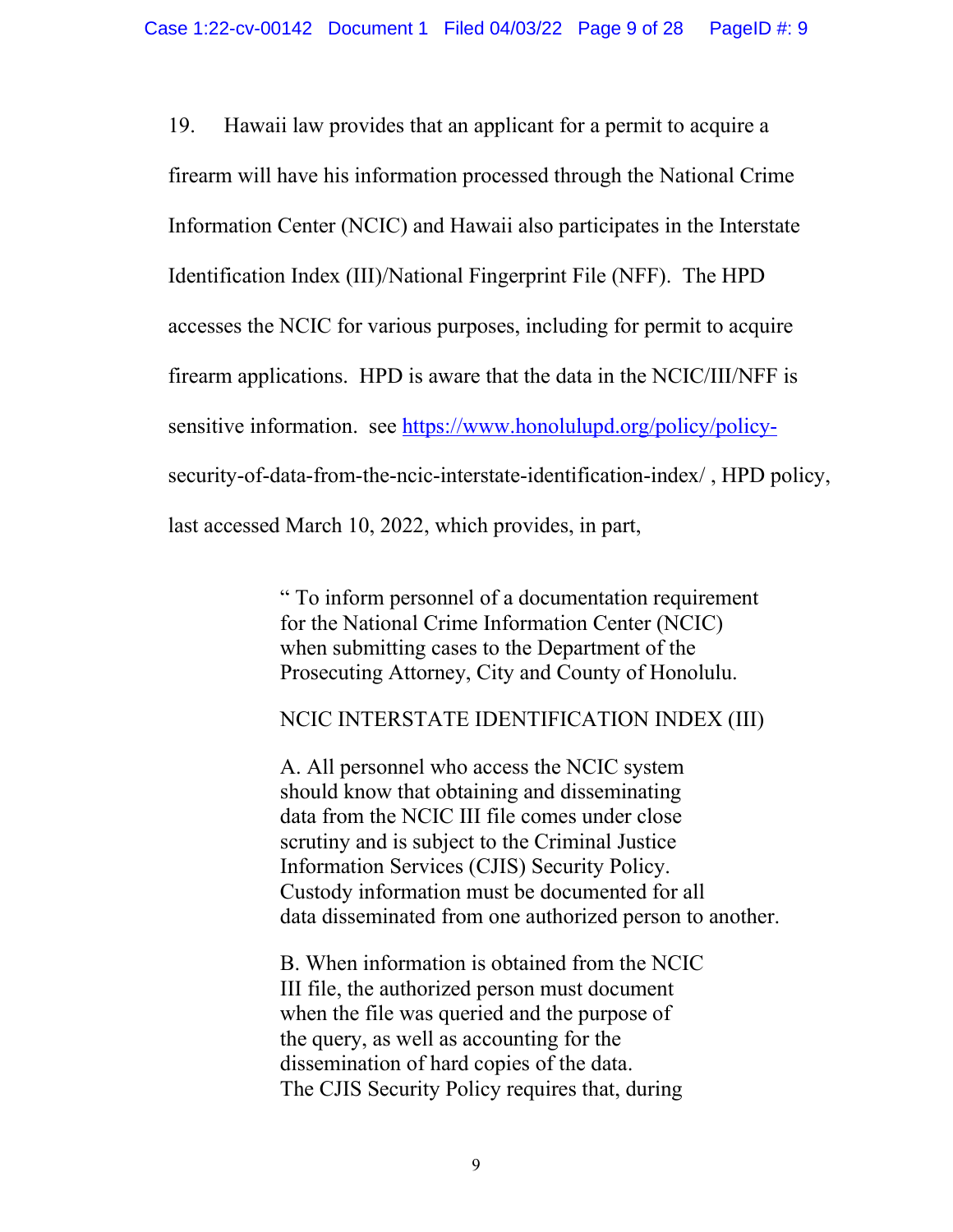an audit, each user must account for any access to the NCIC III information.

C. The NCIC III data can be obtained from the NCIC system using an appropriate purpose code. However, the data are highly confidential and must be treated with great security as dictated by the U.S. Department of Justice. Any violations may lead to administrative and/or criminal sanctions against the violator and/or the violator's agency."

20. HPD has access to the federal database NICS (National Instant

Criminal Background Check System), that includes a category labeled

"adjudicated mental health" and Hawaii already has, as of December 31,

2021, 9,555 persons listed in that category. See Exhibit A,

[https://www.fbi.gov/file-repository/active-records-in-the-nics-indices-by-](https://www.fbi.gov/file-repository/active-records-in-the-nics-indices-by-state.pdf)

[state.pdf.](https://www.fbi.gov/file-repository/active-records-in-the-nics-indices-by-state.pdf), last accessed on April 3, 2022.

# **STATEMENT OF FACTS**

# **PLAINTIFF SANTUCCI**

21. Plaintiff Santucci is a commissioned officer, a Lieutenant Junior Grade, in the United States Navy.

22. In February 2021, Santucci arrived in Hawaii.

- 23. Santucci was born in 1996.
- 24. Santucci joined the United States navy in 2015.
- 25. Santucci is unmarried.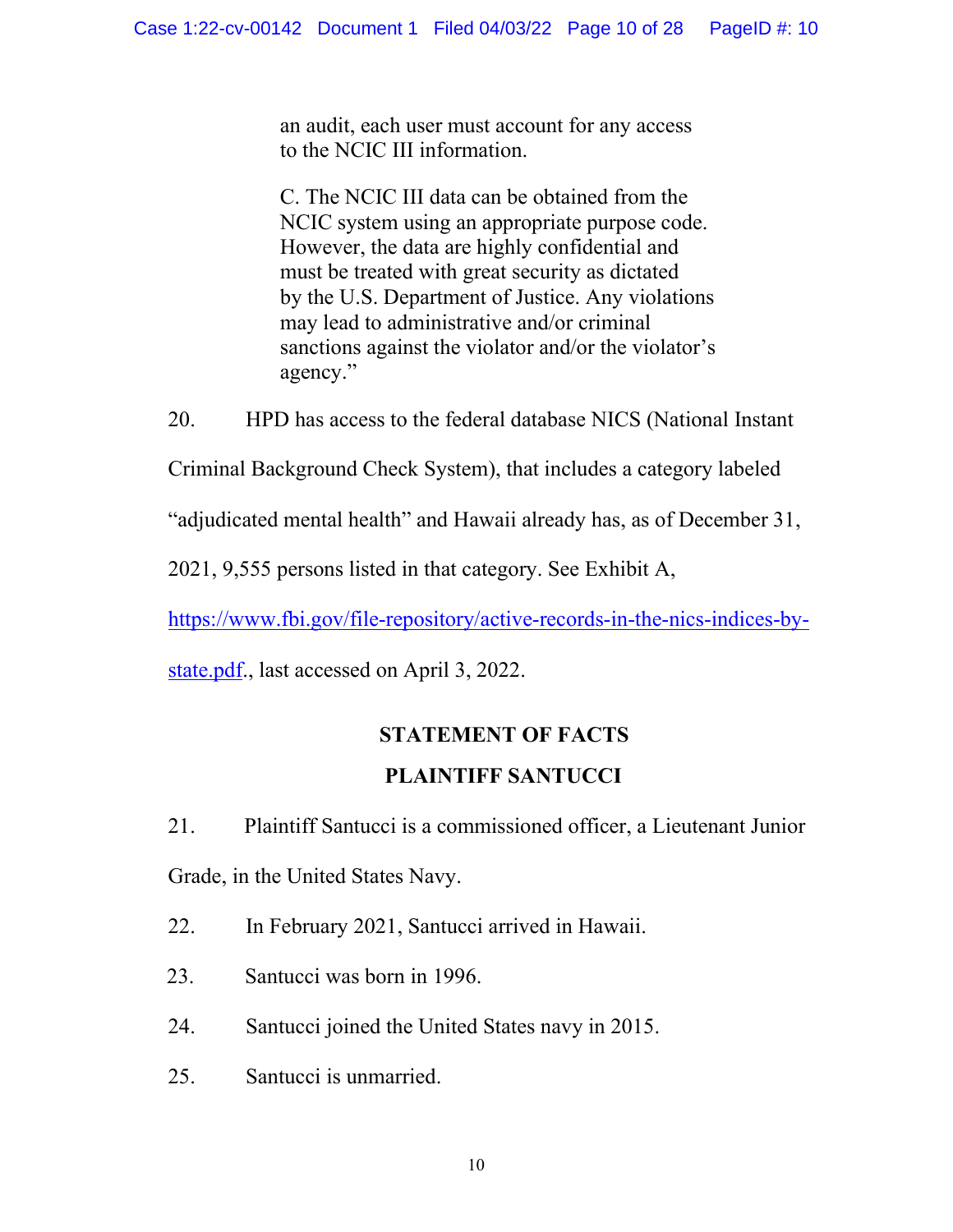26. Santucci is a Cryptologic Warfare officer with a higher than Top Secret clearance for the navy.

27. Santucci, prior to arriving in Hawaii, legally owned several firearms.

28. As an officer in the United States navy, Santucci has recently trained with and been approved to possess and use firearms including military weapons, pistol and long gun.

29. On or about May 24, 2021, Santucci, saw a medical provider at Tripler Army Medical Center ("TAMC").

30. Santucci saw the medical provider at TAMC because he was feeling depressed and homesick.

31. Santucci was not diagnosed, at TAMC, nor ever, with having a significant behavioral, emotional, or mental disorder as defined by the most current diagnostic manual of the American Psychiatric Association nor was he treated for organic brain syndromes;

32. Santucci, on or about July 13, 2021, filled out documents provided to him by HPD to register his firearms, specifically to authorize him to possess firearms that he already lawfully owned and possessed, by submitting "permit to acquire" documentation that is substantially identical to the blank form shown in Exhibit B.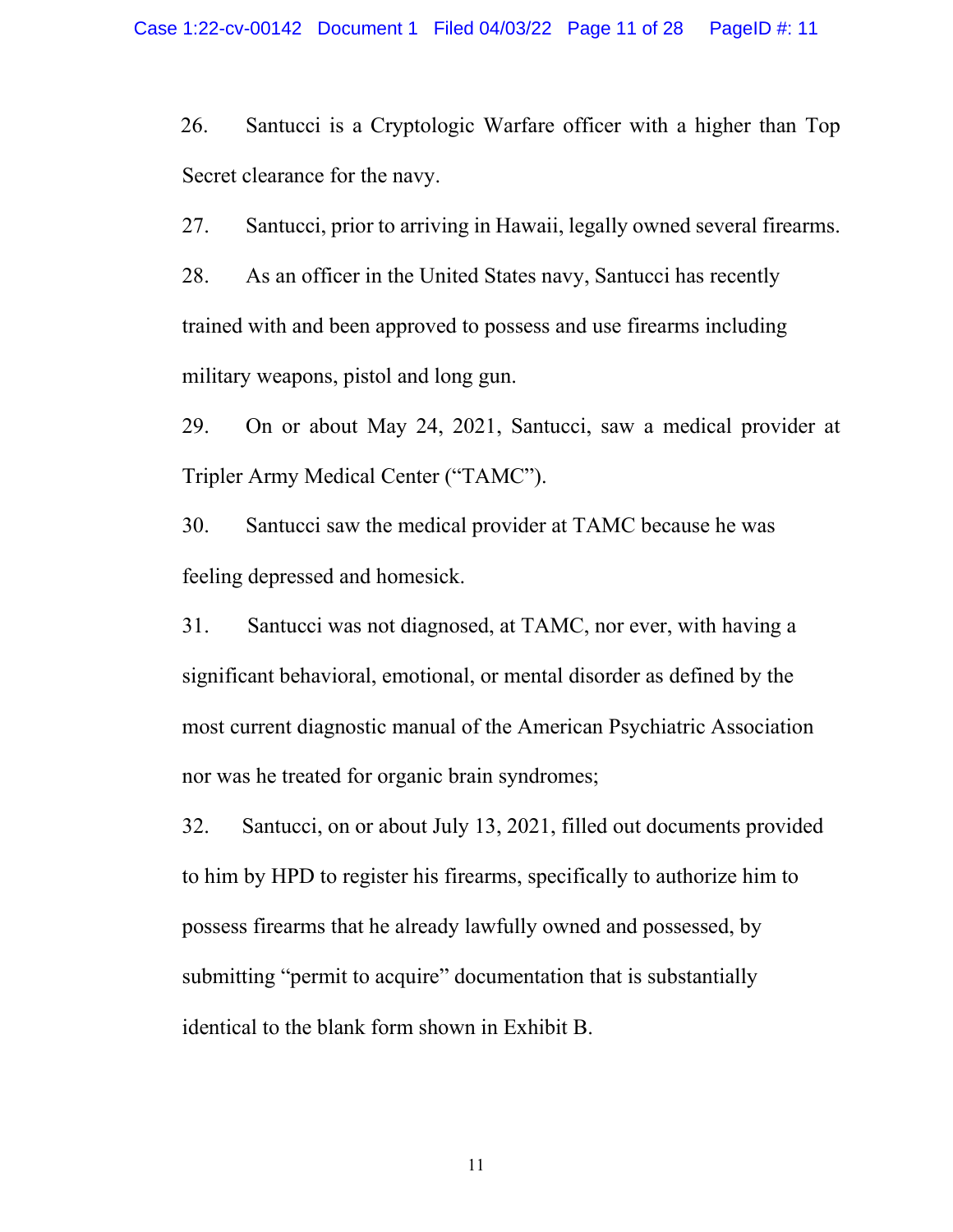33. Defendants/City/State and HPD have the "permit to acquire"

documentation, which is the filled-out form shown in Exhibit B filled out

by Santucci.

34. Exhibit B, inter alia, includes a "Firearm Application

Questionnaire" that includes the following questions:

a) Are you or have you been under treatment or counseling for addiction to, abuse of, or dependence upon, any dangerous, harmful or detrimental drug, intoxicating compound, or intoxicating liquid, or controlled substance? [HRS §134-7(c)(1)]

If yes, include name of treating physician

b) Have you been acquitted of a crime on the grounds of mental disease, disorder, or defect? [HRS §134-7(c)(2)]

If yes, include name of treating physician

c) Have you been adjudicated as a mental defective or have been committed to any mental institution? [18 U.S.C.  $\S 922(g)(4)$ ]

If yes, include name of treating physician

d) Have you been diagnosed as having a behavioral, emotional, or mental disorder(s)? [HRS §134-7(c)(3)]

If yes, include name of treating physician

e) Are you or have you been under treatment for organic brain syndrome(s)? [HRS §134-7(c)(3)]

If yes, include name of treating physician

35. Santucci has never been under treatment or counseling for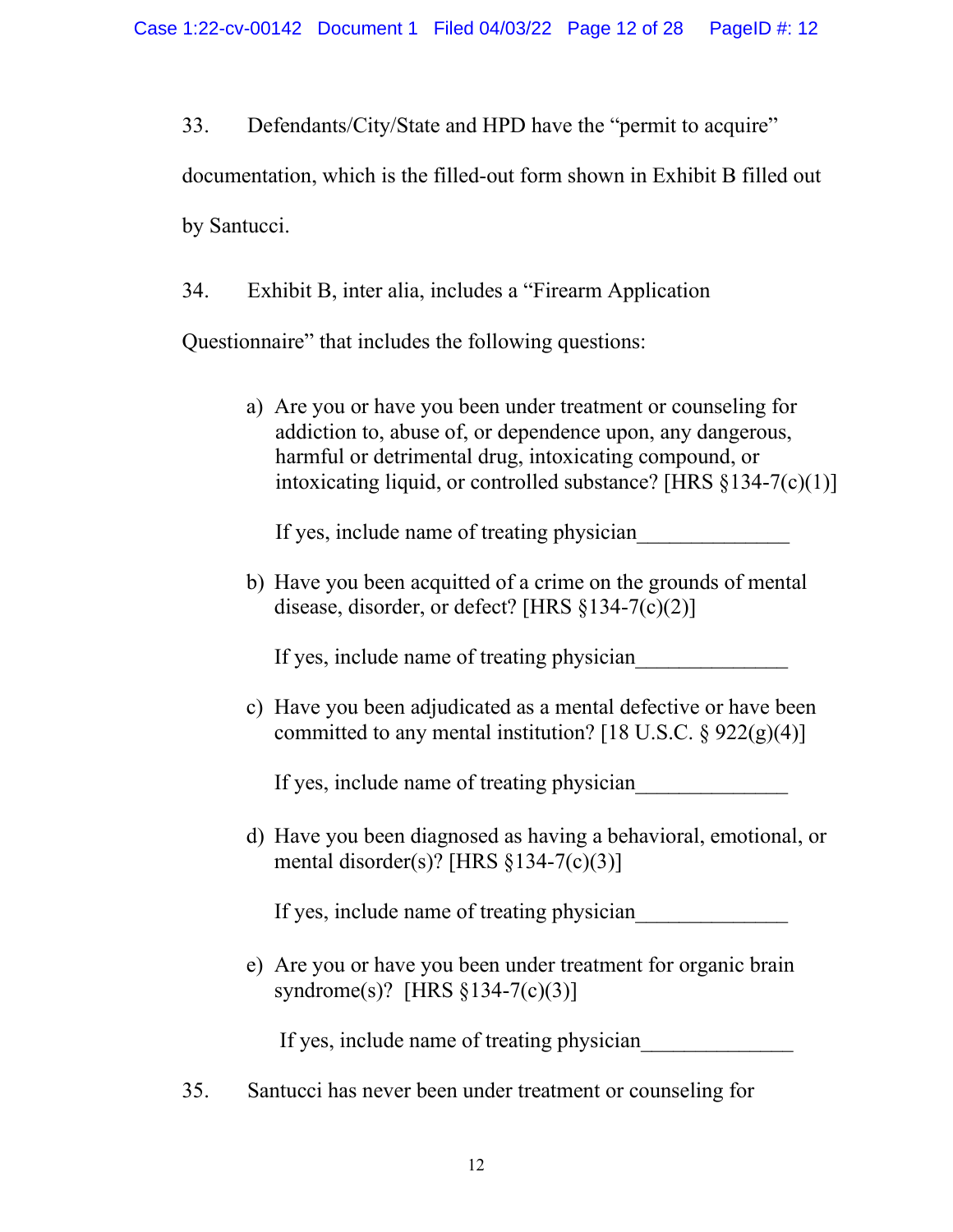addiction to, abuse of, or dependence upon, any dangerous, harmful or detrimental drug, intoxicating compound, or intoxicating liquid, or controlled substance. Santucci answered "no" to this question.

36. Santucci has never been acquitted of a crime on the grounds of mental disease, disorder, or defect. Santucci answered "no" to this question.

37. Santucci has never been adjudicated as a mental defective or been committed to any mental institution. Santucci answered "no" to this question.

38. Santucci has never been under treatment or organic brain syndrome. Santucci answered "no" to this question.

39. Santucci had been treated for depression at TAMC (Tripler Army Medical Center) and answered "yes" adding "not serious".

40. Santucci received from the HPD, in the documentation to register his firearms and the "permit to acquire" his firearms, a form entitled "Medical Information Waiver", a copy of the blank form of which is attached as Exhibit C. (Exhibit C includes two forms apparently used by HPD, HPD form 89 and HPD form 89A) This form authorizes health care providers to deliver "any and all records which have a bearing on my mental health" to the HPD for the purposes of determining if the applicant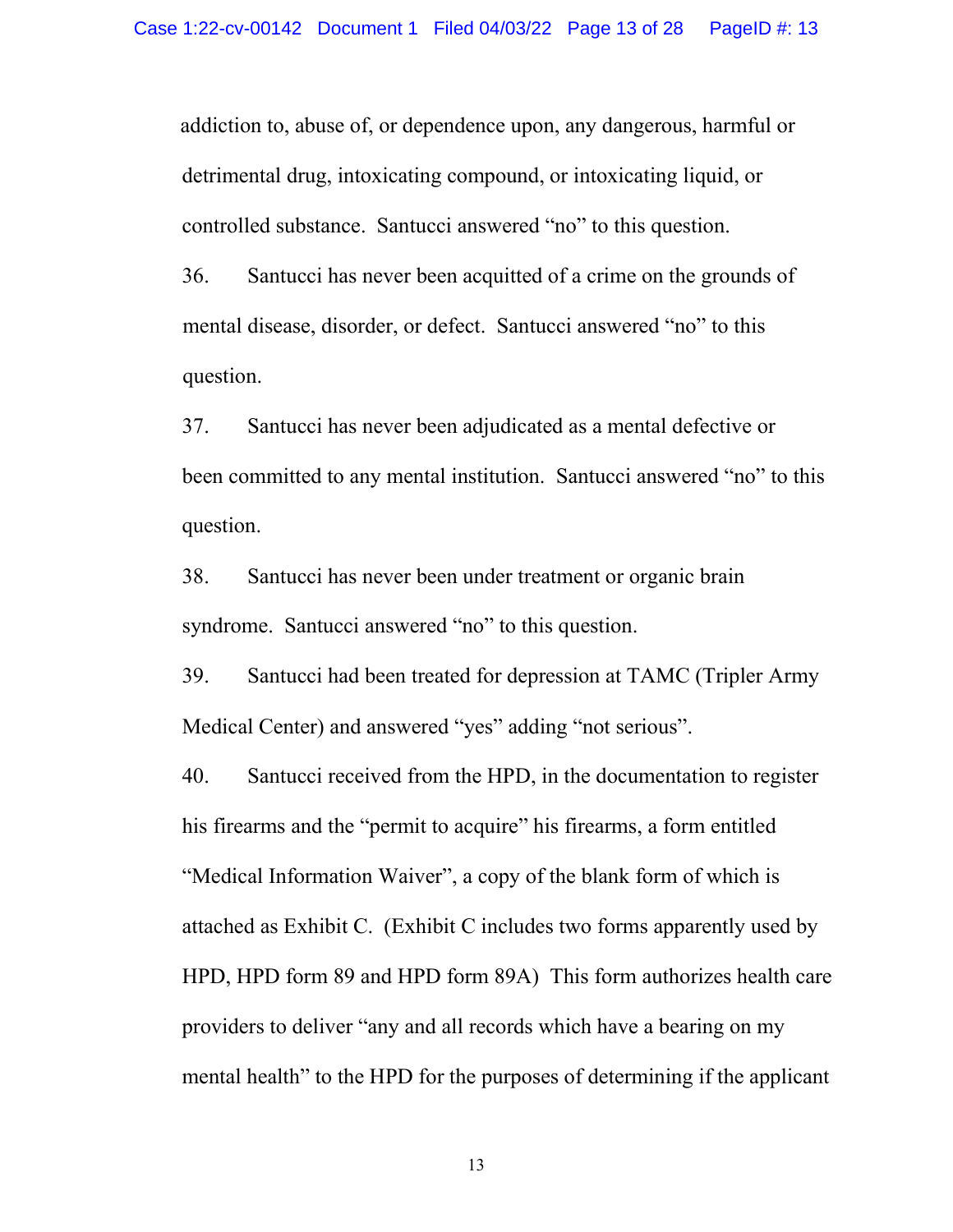is a prohibited possessor under Hawaii state law, which, although not

specifically mentioned on the form, can only mean H.R.S.  $\{134 - 7(c)(3)\}$ .

41. On or about July 13, 2021, HPD delivered to Santucci a letter, a

copy of which is attached as Exhibit D.

42. Exhibit D states –

During the course of your background check, it was determined that you may have received or are currently receiving treatment or counseling for the following:

1. An addiction to, abuse of, or dependence upon any drug, intoxicating compound, or intoxicating liquor;

OR

- 2. A behavior, emotional, or mental disorder as defined by the most current manual of American Psychiatric Association;
- OR
	- 3. An organic brain syndrome.

As such, in order to complete the processing of your application, we will require written certification from a licensed psychologist, psychiatrist, or medical doctor documenting that you are no longer adversely affected by the addiction, abuse, dependence, mental disease, disorder, or defect. No further action will be taken on your application until the required letter is received.

43. On or about July 13, 2021, Santucci delivered his firearms to HPD

because he was told he had to. Defendants/City/State and HPD have not

taken any further action on Santucci's permit to acquire his firearms. HPD

still holds Santucci's firearms. Santucci has not received nor been issued a

permit to acquire firearms. DoD doctors can't provide written certification.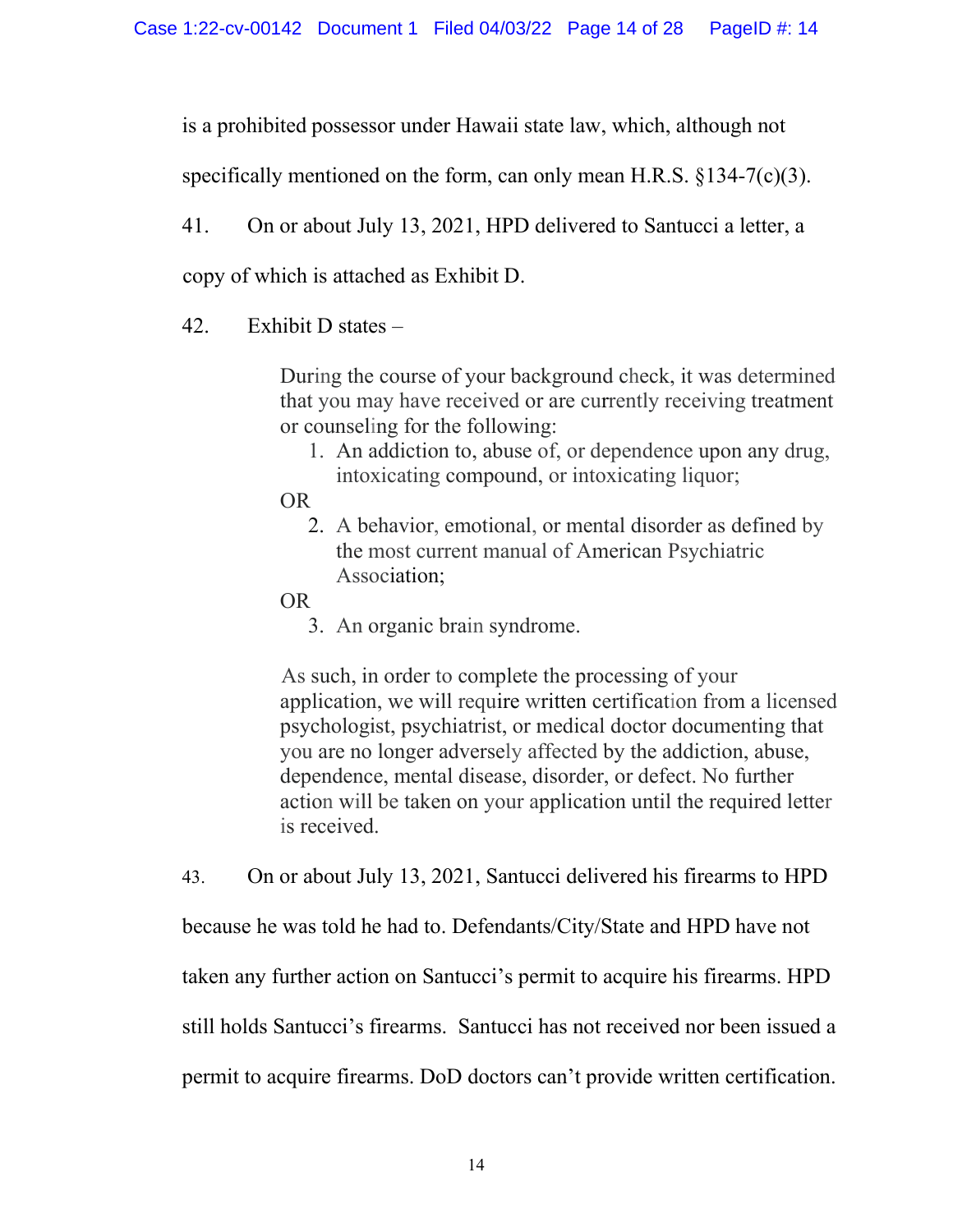44. HPD did not possess, prior to Santucci's permit to acquire application, any information or material that proved that Santucci is or had been diagnosed as having a significant behavioral, emotional, or mental disorders as defined by the most current diagnostic manual of the American Psychiatric Association or for treatment for organic brain syndromes.

45. HPD did not possess, through Santucci's application for a permit to acquire, any information or material that proved that Santucci is or had been diagnosed as having a significant behavioral, emotional, or mental disorders as defined by the most current diagnostic manual of the American Psychiatric Association or for treatment for organic brain syndromes.

46. HPD did not possess, through any materials or information acquired through the disclosure of medical and mental health information that Santucci authorized the disclosure of any information or material that proved that Santucci is or had been diagnosed as having a significant behavioral, emotional, or mental disorders as defined by the most current diagnostic manual of the American Psychiatric Association or for treatment for organic brain syndromes.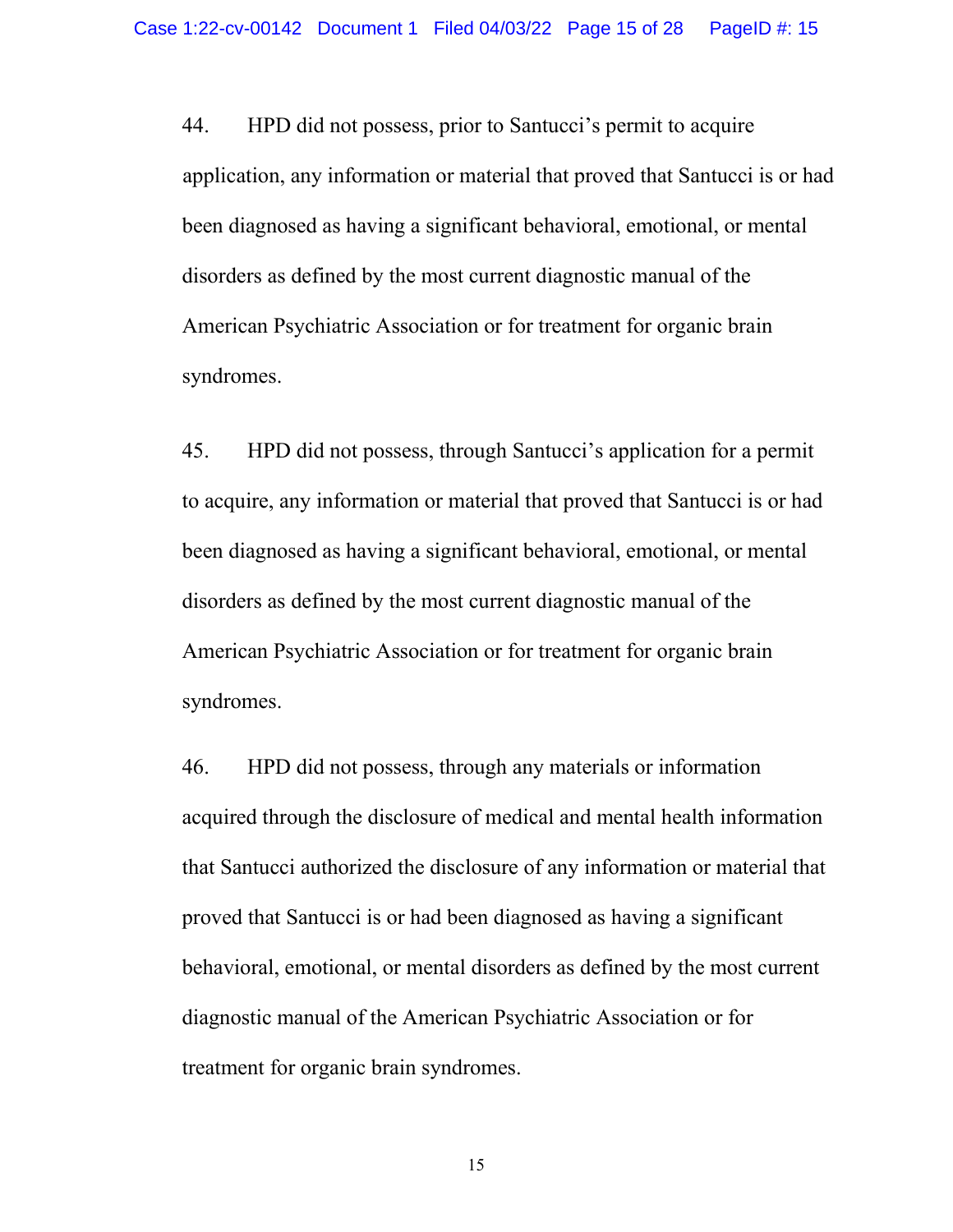47. Based upon information and belief, Santucci is not on the III/NFF/NICS list of persons "adjudicated mental health".

48. Based on information and belief, it is the habit, custom, and policy of HPD to treat any counseling or mental health treatment, as indicated by an affirmative answer to the question of whether or not an applicant had ever received treatment or counseling, as conclusive proof that the applicant is or had been diagnosed as having a significant behavioral, emotional, or mental disorders as defined by the most current diagnostic manual of the American Psychiatric Association or for treatment for organic brain syndromes. Accordingly, based upon information and belief, it is the custom, habit and policy of HPD that once any indication of any treatment or any counseling is discovered, that the HPD then halts the application process, effectively denies the application, shifts the burden to the applicant to disprove something that does not exist and denies the applicant his right to keep and bear arms, and his firearms, even if lawfully owned already, until the applicant finds a physician who is willing to certify in writing that the applicant "no longer suffers" from the significant behavioral, emotional, or mental disorders as defined by the most current diagnostic manual of the American Psychiatric Association or for treatment for organic brain syndromes.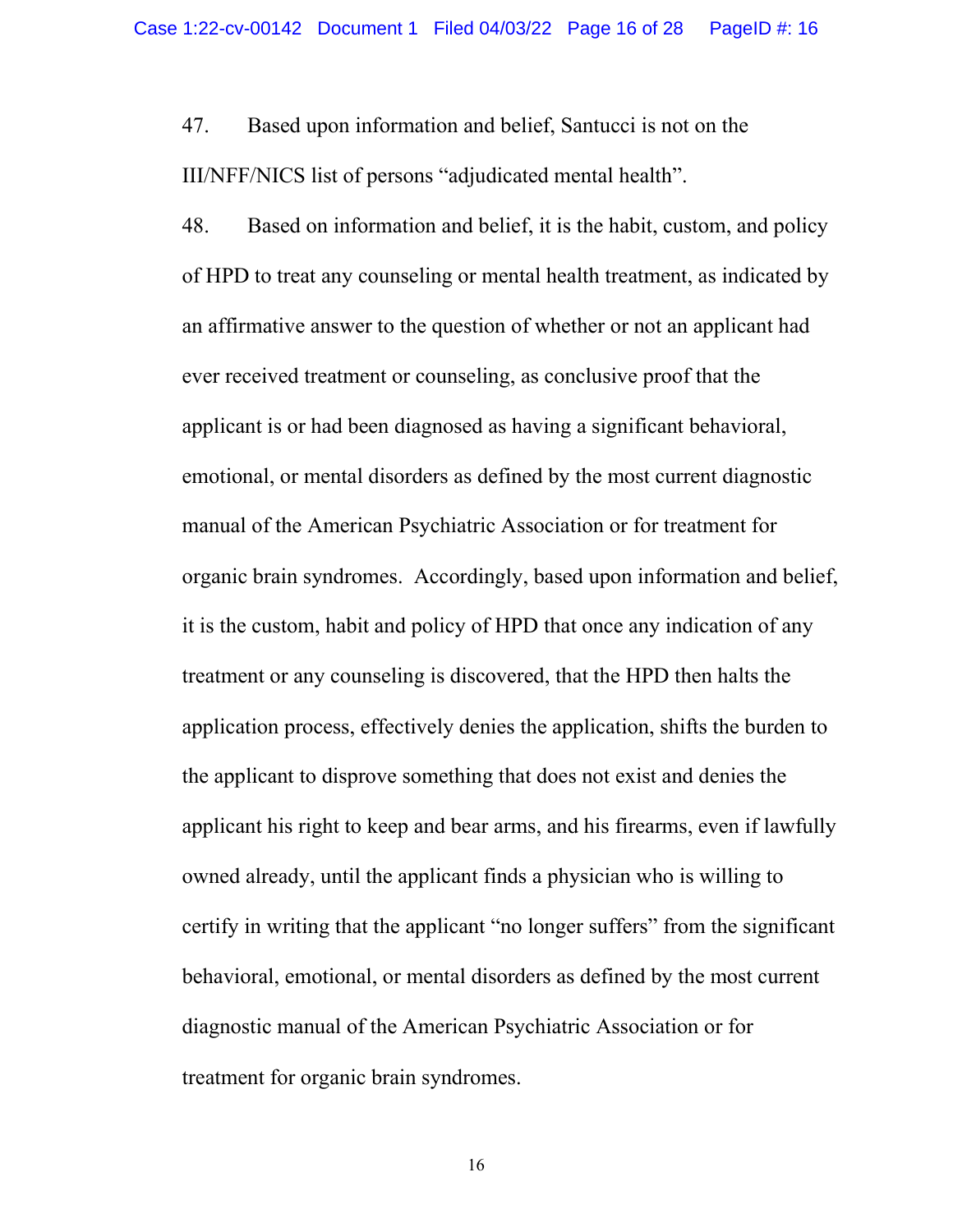#### **PERTINENT LAWS**

49. Outside of the laws that could potentially be at issue in this litigation, Santucci is not otherwise considered a prohibited possessor by Defendants' custom, habit and policy of applying the H.R.S.

50. Plaintiff Santucci has never been diagnosed with a mental disorder that would disqualify him from firearms ownership under Hawaii or federal law;

51. Plaintiff Santucci does not take illegal drugs or abuse alcohol; **COUNT I**

### **U.S. CONST., AMEND. II**

52. Plaintiff repeats and realleges the allegations of the preceding paragraphs as if set forth herein;

53. Hawaii state law does not require Plaintiff to be medically cleared because he has not been diagnosed with a significant behavioral, emotional or mental disorder as defined by the most current diagnostic manual of the American Psychiatric Association;

54. Thus, requiring Plaintiff to get medical clearance to own a firearm due to any or some mental health treatment or counseling that is unrelated to an actual diagnosis of a significant behavioral, emotional or mental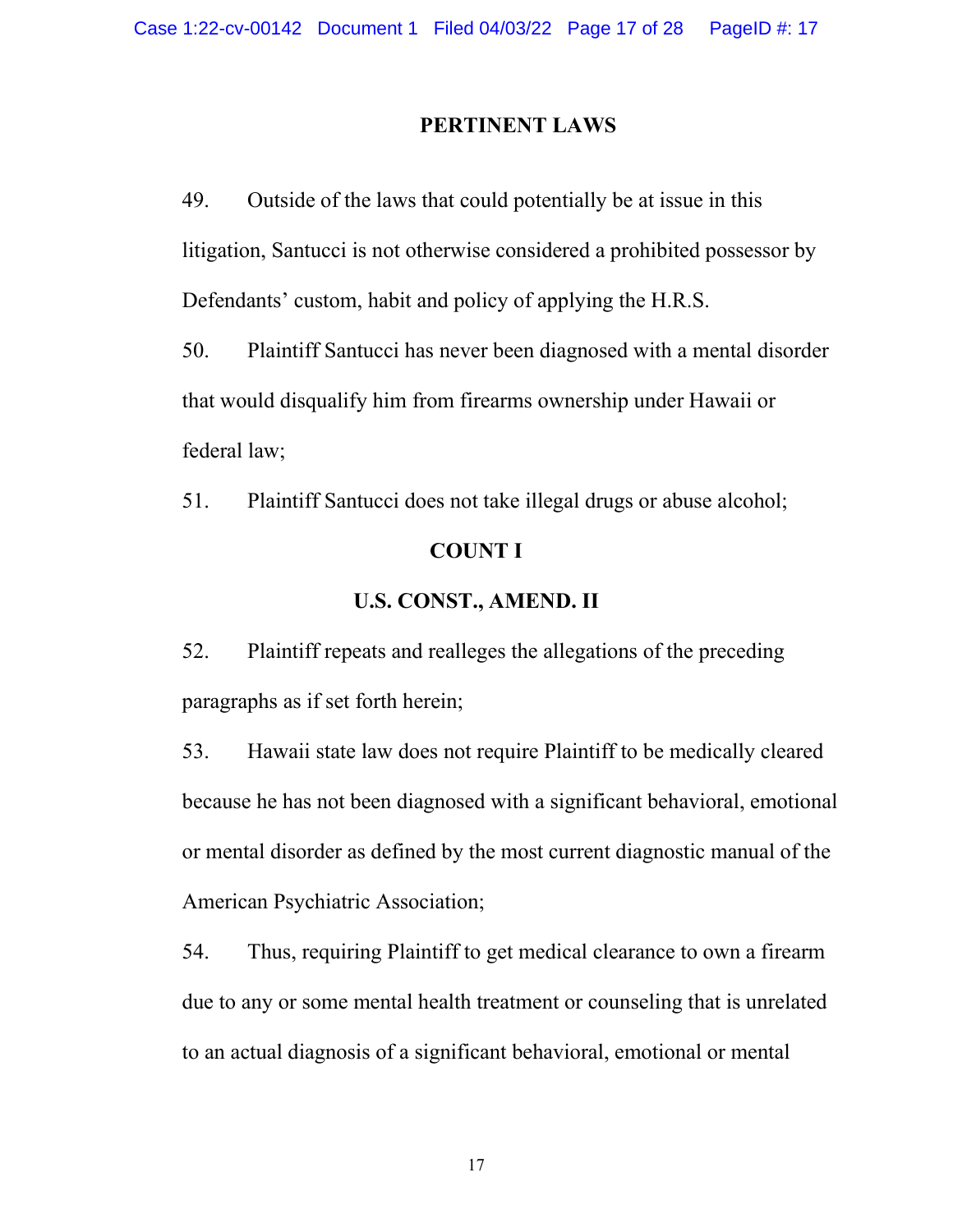health disorder as defined by the most current diagnostic manual of the American Psychiatric Association is an independent City policy;

55. Defendants' policy which requires Plaintiff to get written certification and medical clearance before he can own firearms violates the Second Amendment.

56. Alternatively, if the City and State may properly require medical clearance pursuant to H.R.S. §134-7, then H.R.S. §134-7 is unconstitutional as applied to Plaintiff;

57. Alternatively, if this Court finds that the City and State can properly require medical clearance without a diagnosis of having a significant behavioral, emotional, or mental disorder as defined by the most current diagnostic manual of the American Psychiatric Association or for treatment for organic brain syndromes under H.R.S. § 134-7, then that statute is unconstitutional as applied to Plaintiff.

58. The most current diagnostic manual of the American Psychiatric Association does not categorize mental, behavioral or emotional disorders as significant or insignificant.

59.Because the statute references a non-existent circumstance, i.e. the most current diagnostic manual of the American Psychiatric Association does not define any emotional, behavioral or mental condition as "significant",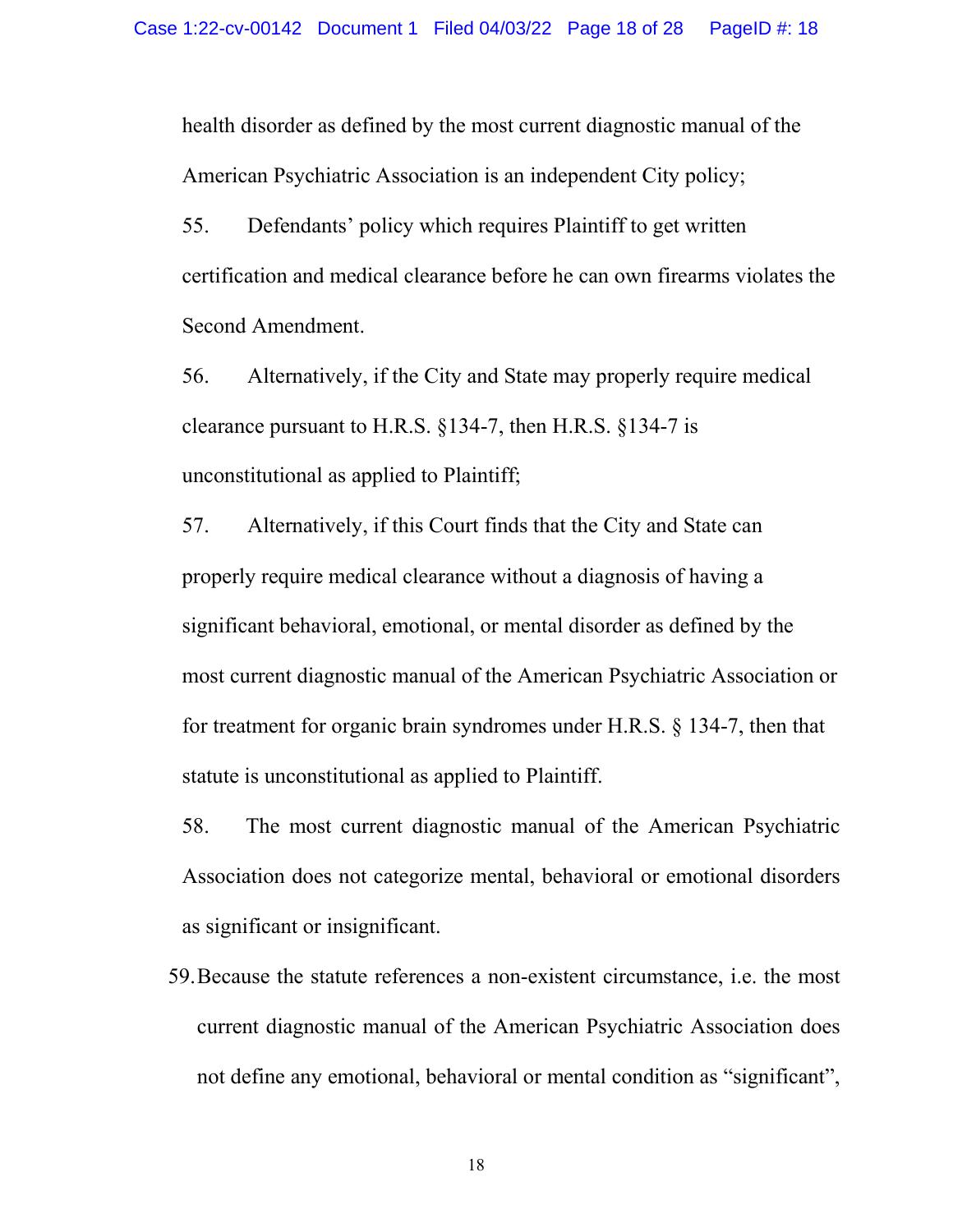any enforcement of the State of Hawaii's customs, policies, practices and laws related to the State of Hawaii on the acquisition, possession and registration of firearms is a violation of Plaintiff's Due process rights.

- 60. Therefore, there is no such thing as a diagnosis as having a significant behavioral, emotional, or mental disorders as defined by the most current diagnostic manual of the American Psychiatric Association.
- 61. And thus, it is an impossibility for a person to have such a thing.
- 62. It serves no government interest to need to be cleared of something that does not exist.
- 63. Therefore, it is unconstitutional for the City and or State to require a medical clearance.
- 64. Additionally, the disclosure process violates the Second Amendment because it requires the disclosure of private information as described in the section below.
- 65. It thus, chills Second Amendment conduct.

### **COUNT II**

#### **Due Process**

66. The Due Process states that "No State shall make or enforce any law which shall abridge the privileges or immunities of citizens of the United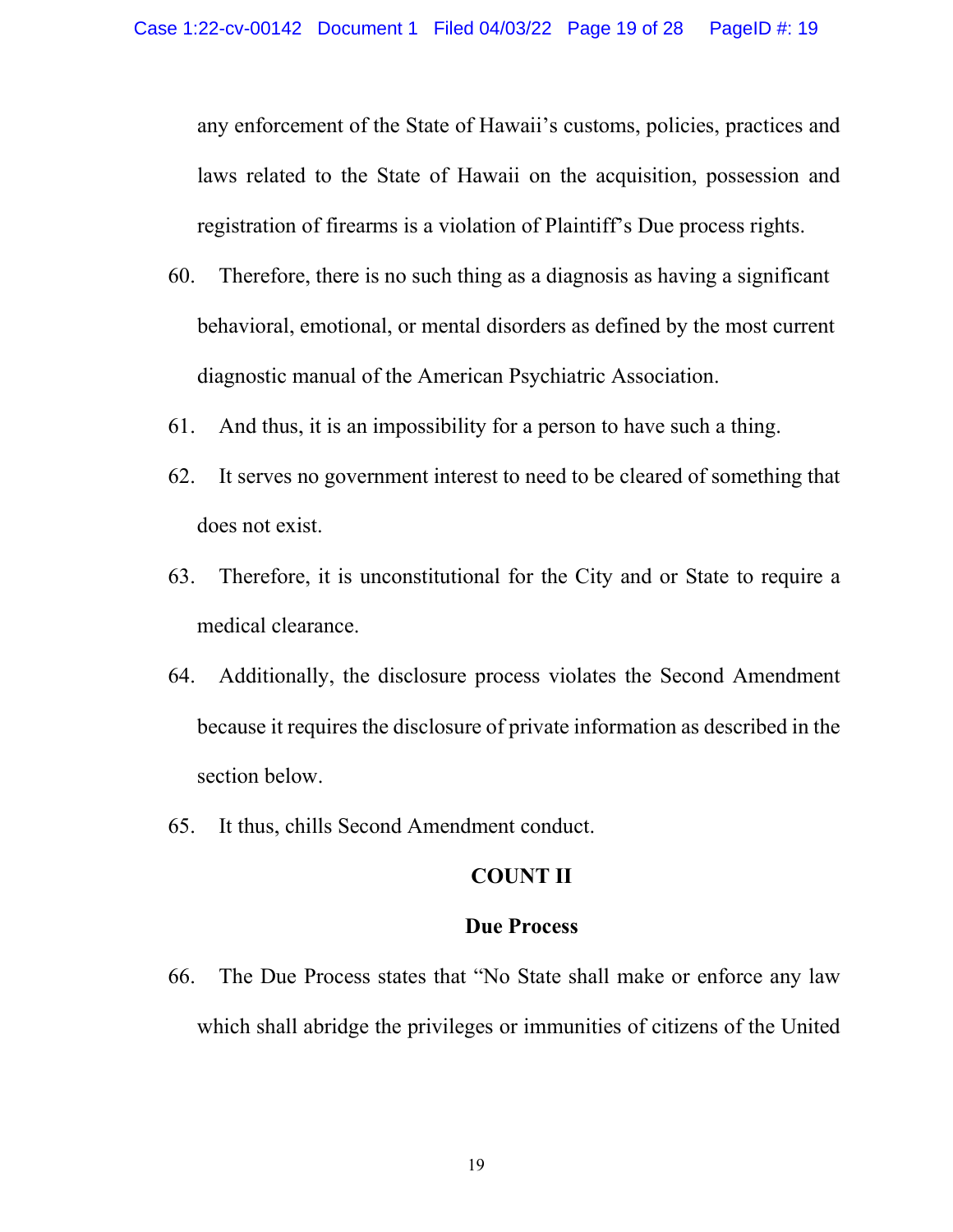States; nor shall any State deprive any person of life, liberty, or property, without due process of law". *See* U.S. Const. amend. XIV, § 2;

- 67. Under the law governing substantive due process, Plaintiff must prove that: (1) he had a valid interest at stake; and (2) defendant infringed on that interest in an arbitrary or irrational manner. *Royal Crown Day Care LLC v. Dep't of Health & Mental Hygiene*, 746 F.3d 538, 545 (2d Cir. 2014);
- 68. Plaintiff has a valid liberty interest in his constitutional right to own a firearm;
- 69. Plaintiff has a valid property interest in his ownership of his firearms.
- 70. The City infringes on that right by acting in an ultra vires manner which is inherently arbitrary;
- 71. The City is acting in an ultra vires manner because it requires applicants such as Plaintiff to get medical clearance that he is fit to own a firearm despite state law only requiring those that have previously received a diagnosis for a significant mental disorder as defined by the most current diagnostic manual of the American Psychiatric Association to receive medical clearance;
- 72. Because the City "did not have authority for the actions it took regarding" Plaintiff's firearm rights, the City's action was "ultra vires and,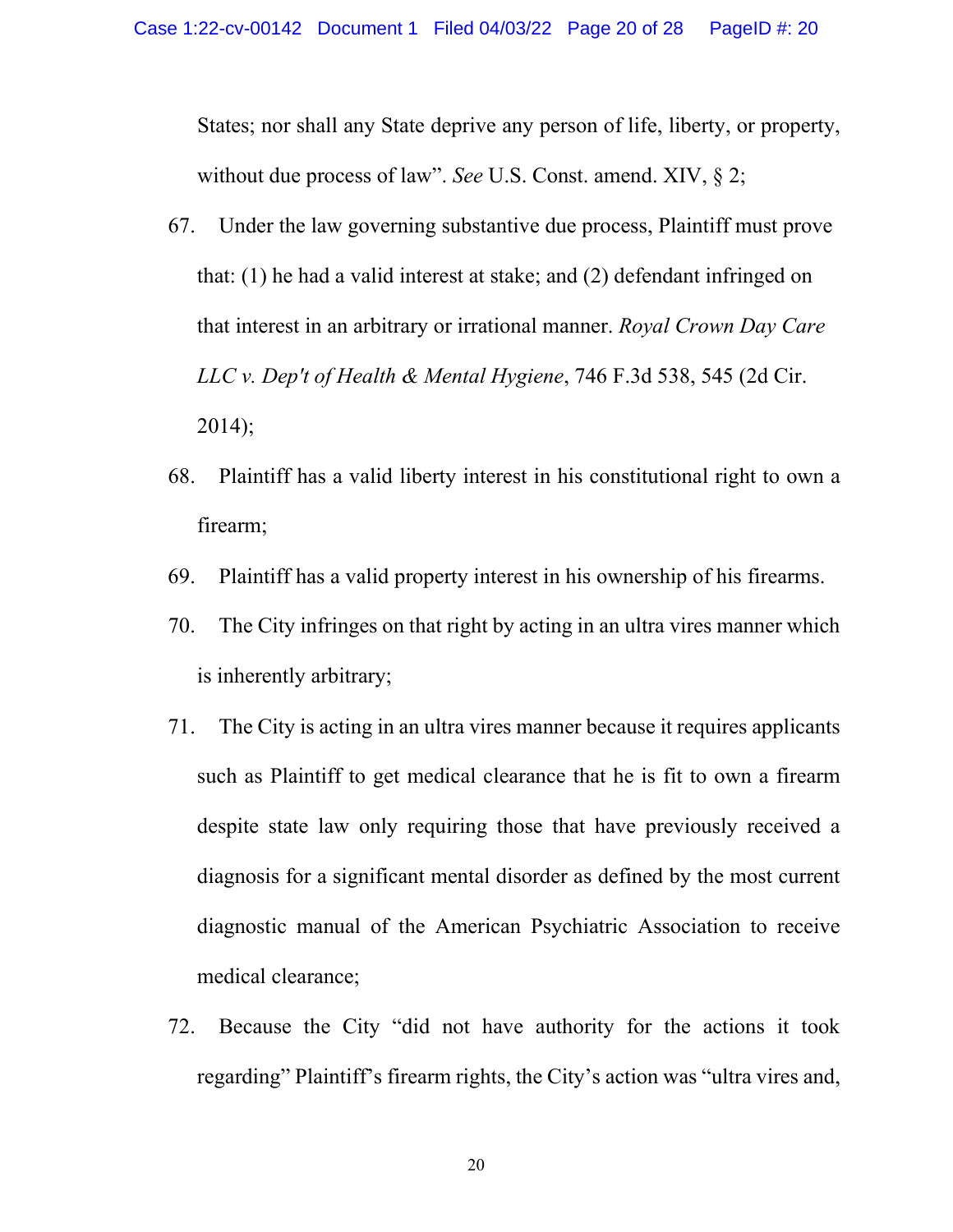as a result, sufficiently arbitrary to amount to a substantive due process violation." *Cine SK8, Inc. v. Town of Henrietta,* 507 F.3d 778, 790 (2d Cir. 2007);

73. Thus, the City has violated Plaintiff's Due Process rights;

## **COUNT III**

### **Equal Protection**

- 74. The Equal Protection Clause of the  $14<sup>th</sup>$  Amendment provides "nor shall any State ... deny to any person within its jurisdiction the equal protection of the laws". *See* U.S. Const. amend. XIV, § 2;
- 75. The City's policy is a violation of Equal Protection because Plaintiff is being treated differently than others who have never been diagnosed with a significant mental disorder as defined by the most current diagnostic manual of the American Psychiatric Association;
- 76. The City's policy is a violation of Equal Protection because Plaintiff is being treated differently than others who have never received any sort of counseling or treatment;

### **Vagueness**

77. Alternatively, if this Court finds that the statute can properly require medical clearance without a diagnosis as having a significant behavioral,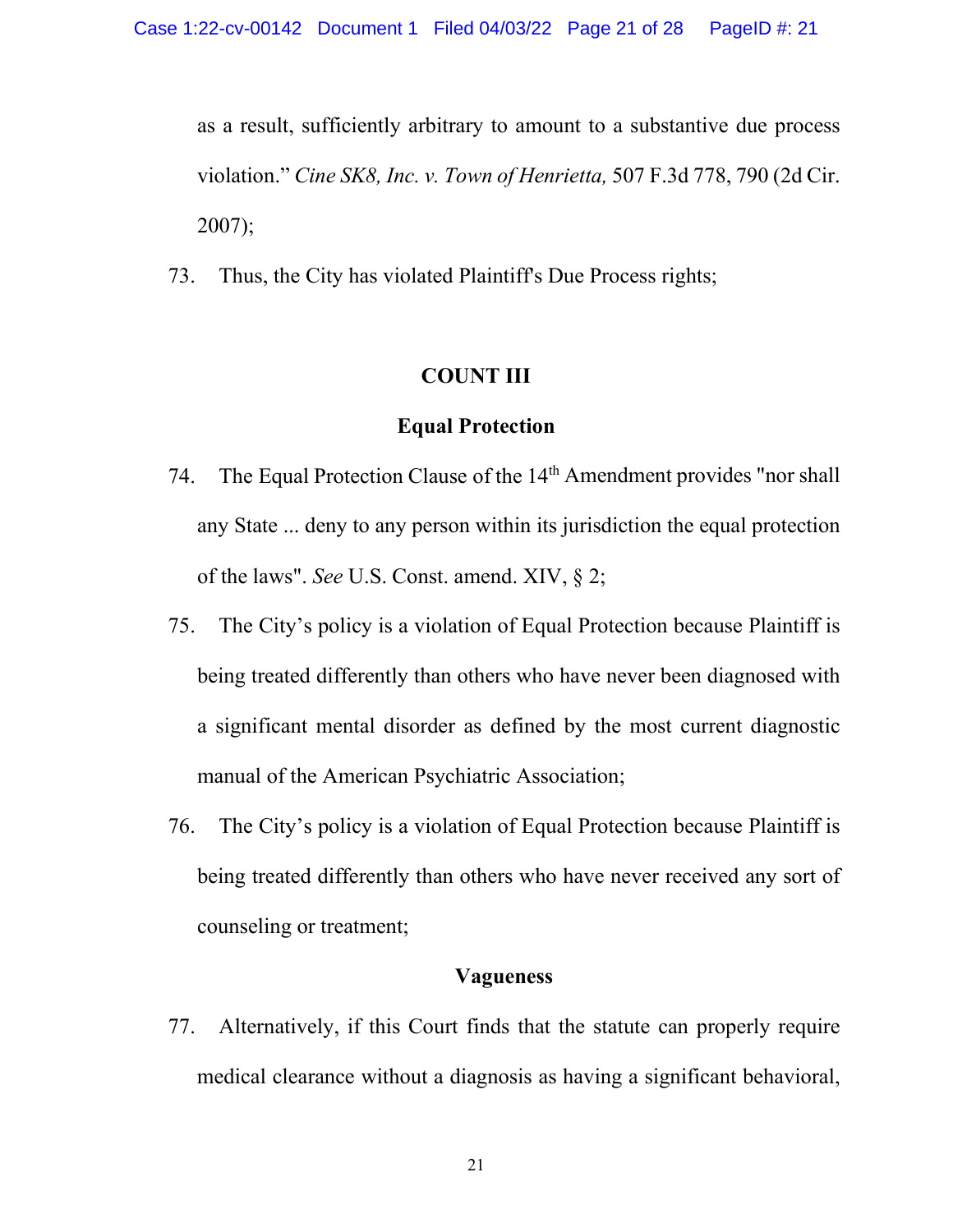emotional, or mental disorders as defined by the most current diagnostic manual of the American Psychiatric Association or for treatment for organic brain syndromes for a under H.R.S. § 134-7, then the statutory scheme is void for vagueness;

- 78. It is a basic principle of due process that an enactment is void for vagueness if its prohibitions are not clearly defined. *Grayned v. County of Rockford*, 408 U.S. 104, 108, 92 S. Ct. 2294, 2298 (1972);
- 79. The most current diagnostic manual of the American Psychiatric Association does not categorize mental, behavioral or emotional disorders as significant or insignificant. See Exhibit E Declaration of Dennis Petrocelli.
- 80. Therefore, it is impossible to determine what mental illness prohibits a person from firearm ownership. Therefore, the H.R.S. fails to provide fair warning of what is a prohibiting mental, behavioral and emotional disorder and the H.R.S. is unconstitutionally vague both facially and as applied to Plaintiff;

#### **COUNT V**

### **(DUE PROCESS RELEASE OF PRIVATE INFORMATION)**

81. Plaintiff has a right to privacy in his personal information, which is inherent in the "Fourteenth Amendment's concept of personal liberty,"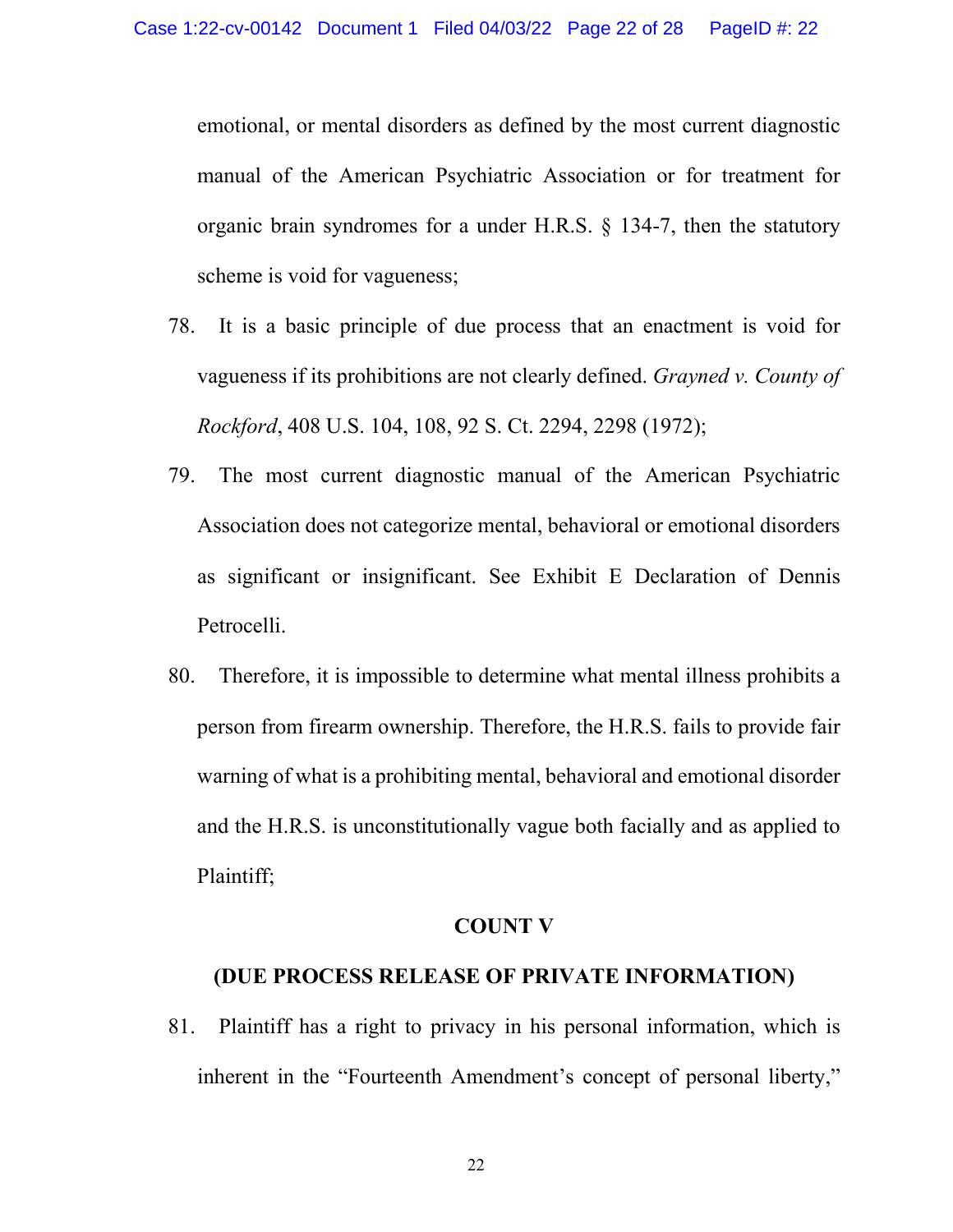*Whalen v. Roe*, 429 U.S. 589, 598 n.23 (1977), which protects "the individual interest in avoiding disclosure of personal matters,";

- 82. Because Plaintiff has a right to privacy in his personal information, the government must show that the disclosure of that information is narrowly tailored to achieve a legitimate state interest. *Ferm v. United States Trustee (In re Crawford)*, 194 F.3d 954, 959 (9th Cir. 1999).
- 83. Here, the City and State violate that right because it requires the Plaintiff and all other firearm applicants to sign a waiver that gives the City and State access to all medical information related to mental health. See Exhibit C Waiver Form.
- 84. The City and State's stated interest is to see only whether Plaintiff has been diagnosed with a significant behavioral, mental or emotion disorder as defined by the defined by the most current diagnostic manual of the American Psychiatric Association or treatment for organic brain syndrome.
- 85. Therefore, the required disclosure is not narrowly tailored to disclose only private information related to the information the City and State need.
- 86. Therefore, the City and State's waiver is unconstitutional because it requires Plaintiff to disclose private information without cause.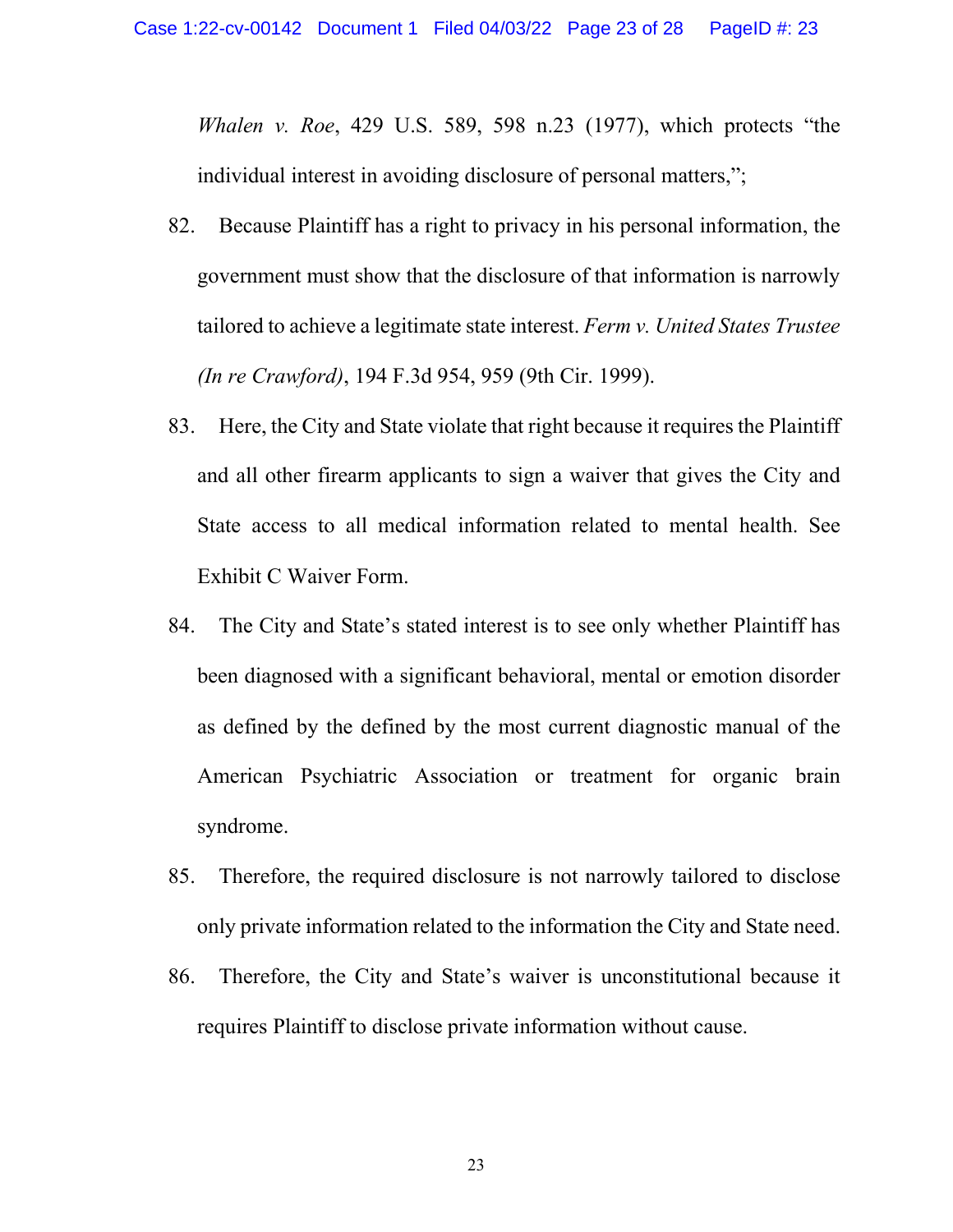- 87. The policy also violates Due Process because it sends an applicant's doctor a form which discloses that they are purchasing a firearm. See Exhibit F, which is a copy of a redacted letter typically sent to doctors when an applicant seeks to get permission to exercise his second amendment rights and own a firearm.
- 88. There is no government interest in telling an applicant's doctor that he is purchasing a firearm.
- 89. The City could achieve its goal simply by sending a letter requesting the same information, specifically whether or not an applicant has been diagnosed with a significant behavioral, mental or emotion disorder as defined by the defined by the most current diagnostic manual of the American Psychiatric Association and a release form from an applicant without disclosing that an applicant was purchasing a firearm.
- 90. Therefore, the City violates Due Process on two fronts because it discloses private information without a valid government interest.

#### **COUNT IV**

### **(DECLARATORY JUDGMENT)**

91. Plaintiff repeats and realleges the allegations of the preceding paragraphs as if set forth herein;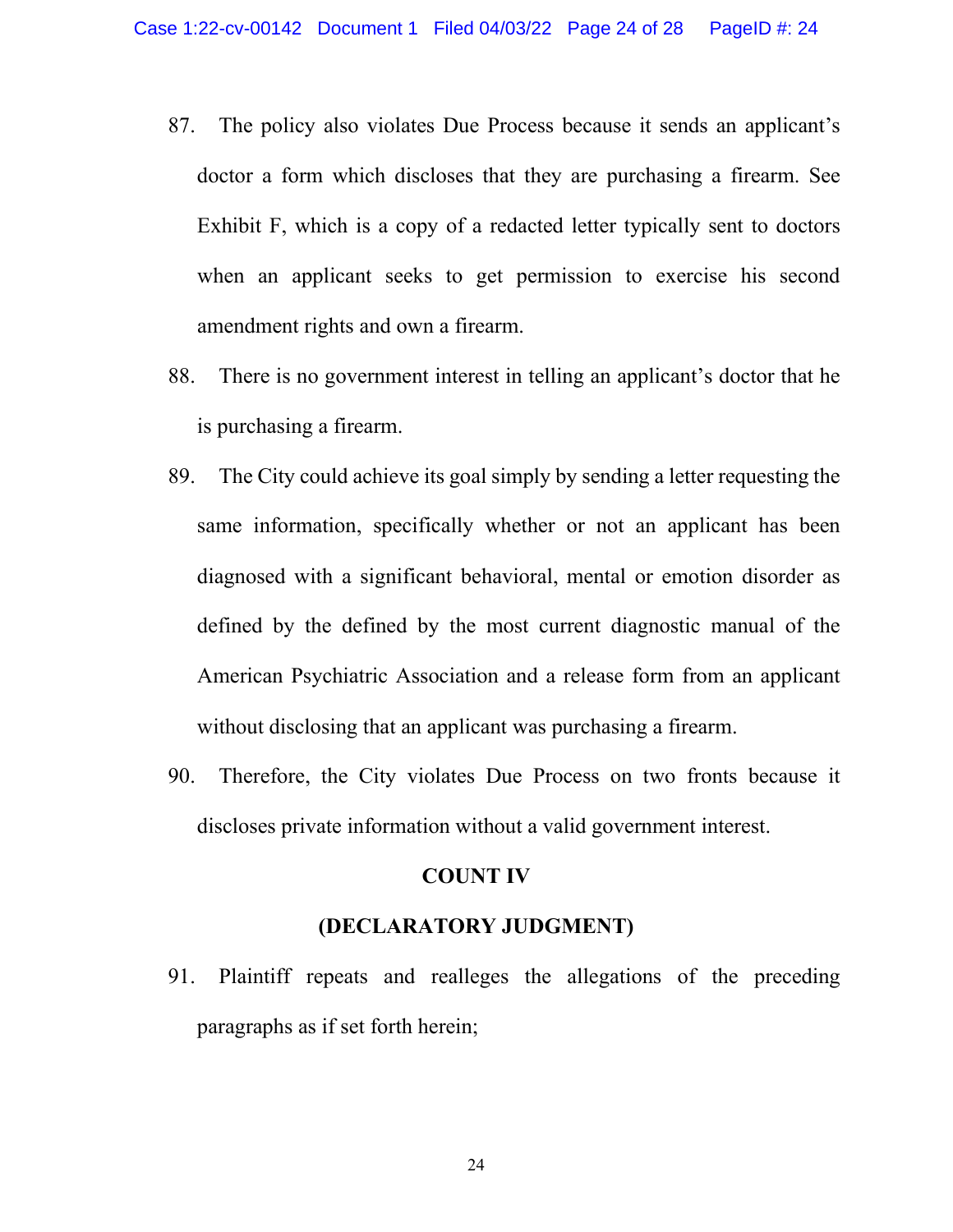- 92. The Declaratory Judgment Act provides: "In a case of actual controversy within its jurisdiction, any court of the United States may declare the rights and other legal relations of any interested party seeking such declaration, whether or not further relief is or could be sought." 28 U.S.C. 2201(a);
- 93. Absent a declaratory judgment, there is a substantial likelihood that Plaintiff will suffer irreparable injury in the future;
- 94. There is an actual controversy between the parties of sufficient immediacy and reality to warrant issuance of a declaratory judgment;
- 95. This Court possesses an independent basis for jurisdiction over the parties;
- 96. Plaintiff demands a judgment declaring that Defendants' policies and or laws, which deny Plaintiff the right to own, possess and acquire firearms are unconstitutional as applied to him, and that Defendants' policies and or laws also violate his privacy rights as applied to him;
- 97. Alternatively, a declaration that H.R.S. §134-7 is unconstitutional as applied to Plaintiff;
- 98. A declaration and judgment that H.R.S. §134-7, and specifically (c)(3), is unconstitutional as violative of the Second Amendment;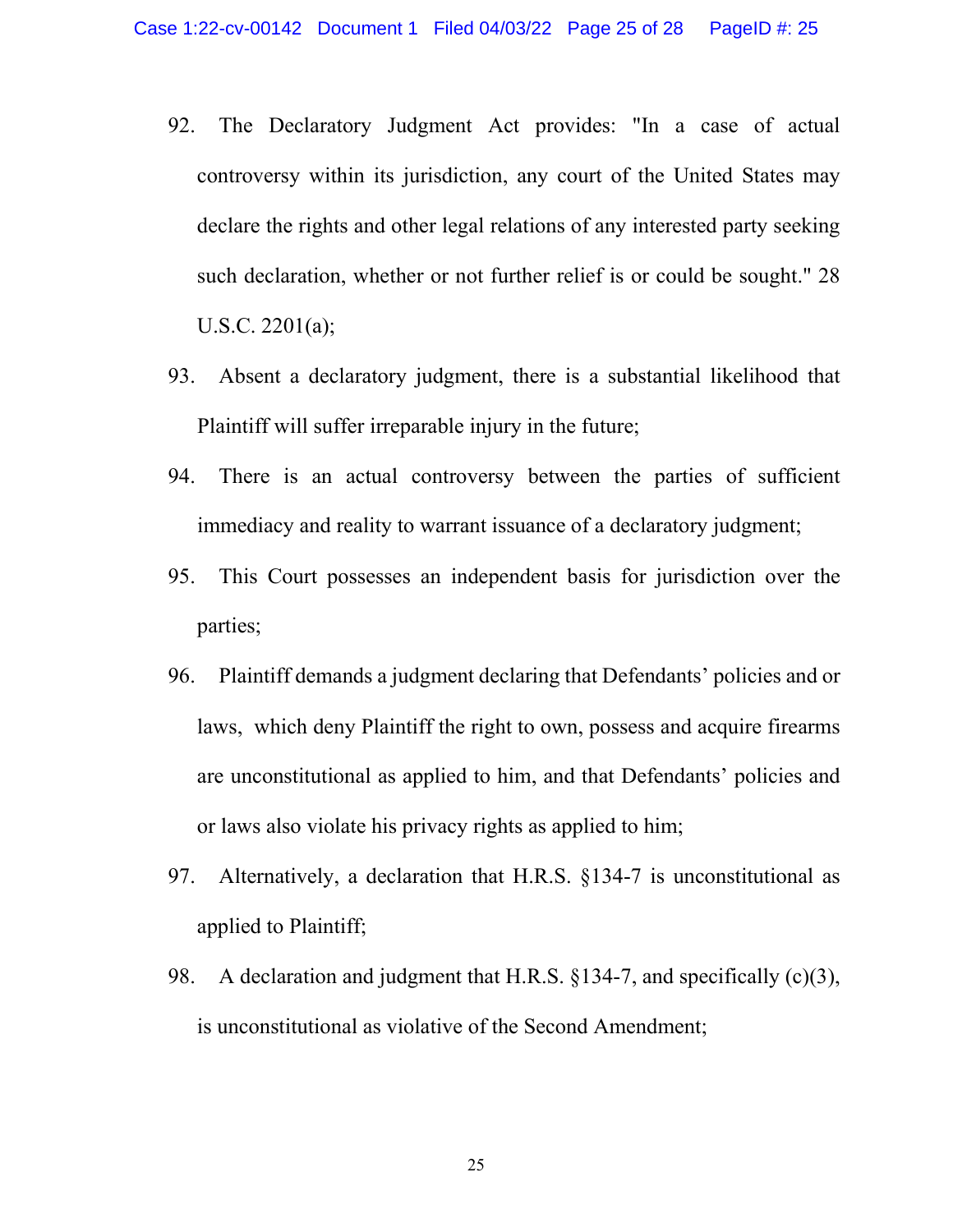- 99. A declaration and judgment that H.R.S. §134-7, and specifically (c)(3), is unconstitutional as violative of the Fourteenth Amendment's guarantee of equal protection;
- 100. A declaration and judgment that H.R.S. §134-7, and specifically  $(c)(3)$ , is unconstitutional and void for vagueness;

## **PRAYER FOR RELIEF**

**WHEREFORE**, Plaintiff requests that judgment be entered in his favor and against Defendants as follows:

> 1. An order preliminarily and permanently enjoining Defendants, their officers, agents, servants, employees, and all persons in active concert or participation with them who receive actual notice of the injunction, from enforcing Defendants' policies complained about above;

> 2. Plaintiff requests this Court, enjoin H.R.S. §134-7, any other relevant provision of the H.R.S. and any relevant city policy both facially and as applied to him;

> 3. Declaratory relief that the complained of City and State policies are unconstitutional both facially and as applied to Plaintiff.

> 4. Declaratory relief that the complained of statute, H.R.S. §134-7 and any other relevant provision of law, is unconstitutional both facially and as applied to Plaintiff.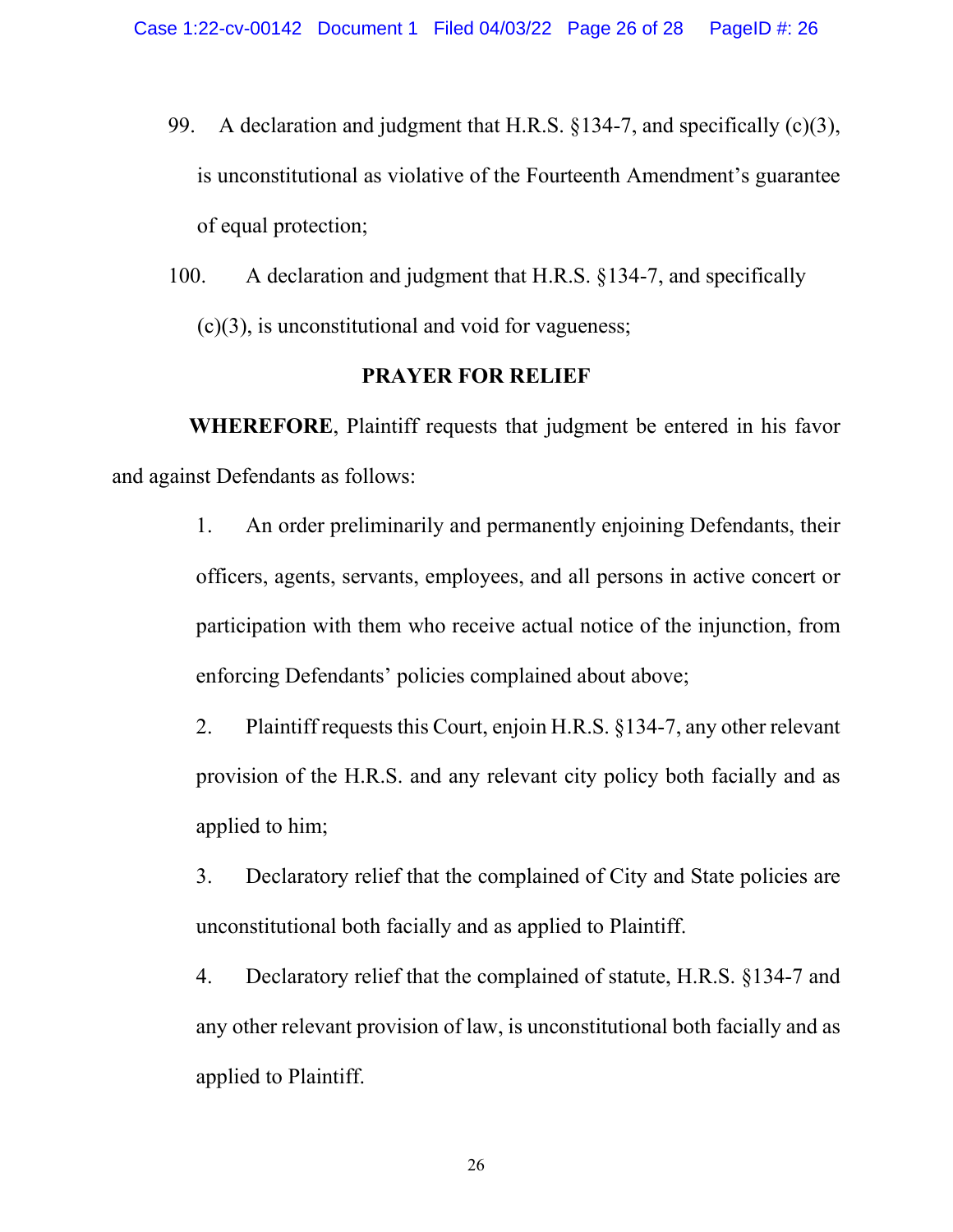5. Costs of suit, including attorney fees and costs pursuant to 42 U.S.C. §1988;

- 6. Nominal Damages.
- 7. Compensatory Damages
- 8. Such other relief consistent with the injunction as appropriate; and
- 9. Such other further relief as the Court deems just and appropriate.

Dated: April 3, 2022.

Respectfully submitted,

/s/ Alan Beck Counsel for Plaintiff

Alan Alexander Beck Law Office of Alan Beck 2692 Harcourt Drive San Diego, CA 92123 (619) 905-9105 Hawaii Bar No. 9145 [Alan.alexander.beck@gmail.com](mailto:Alan.alexander.beck@gmail.com) 

/s/ Kevin O'Grady Kevin Gerard O'Grady Law Office of Kevin O'Grady, LLC 1136 Union Mall, Suite 808 Honolulu, Hawaii 96813 (808) 521-3367 Hawaii Bar No. 8817 Kevin@KevinOGradyLaw.Com